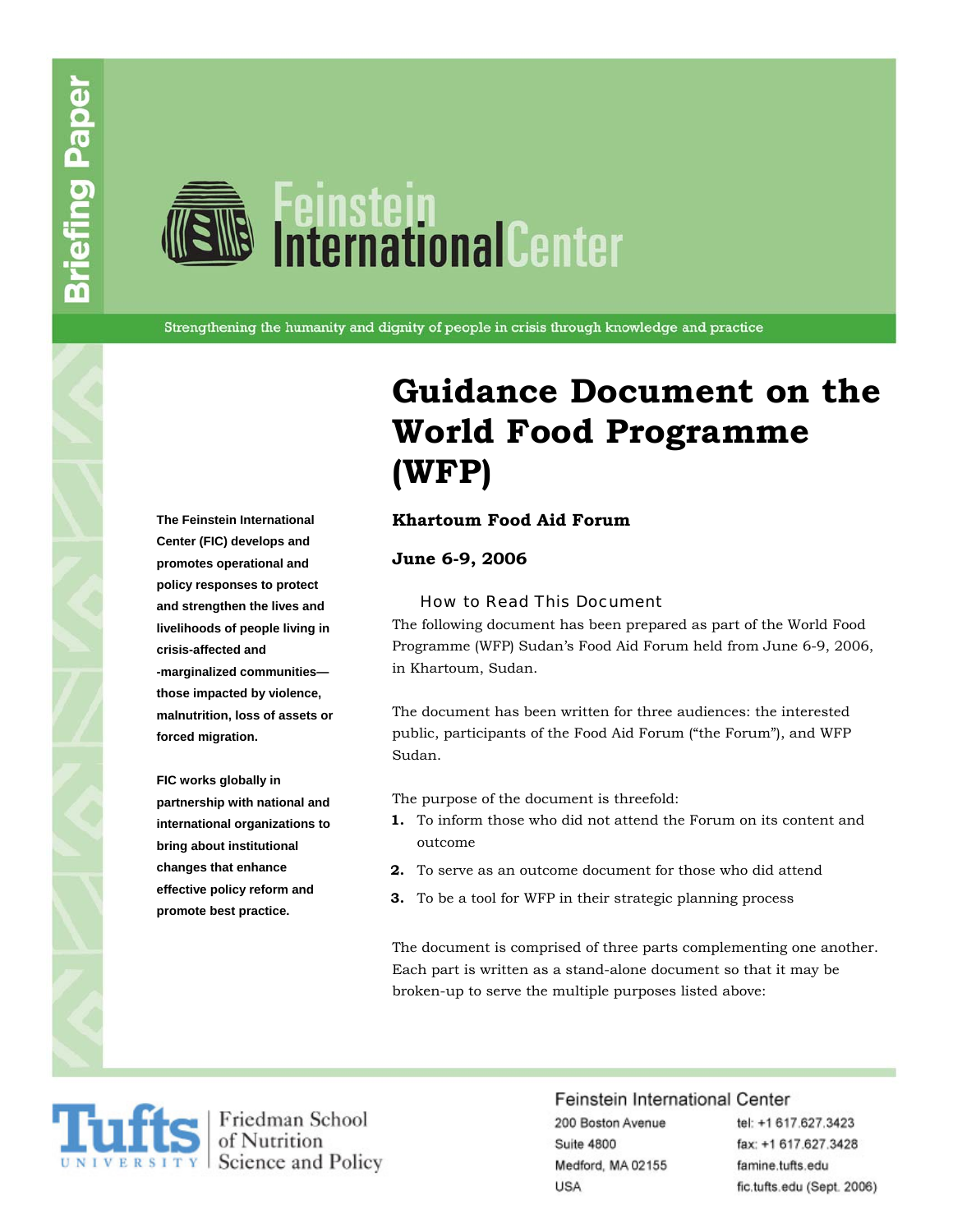#### **Part I**

*Introduction to the Food Aid Forum:* A summary covering its origins and outlining the pre-, during-, and post- Forum events.

#### **Part II**

*Outcome Document:* A four-section summary that presents and categorizes the advice to WFP. It includes:

- **1.** A "summary advice table"
- **2.** Advice and analysis from the Forum facilitators (the Feinstein International Center, Tufts University)
- **3.** Advice that emerged in the Forum from participants
- **4.** Advice given by the experts in their papers and presentations

#### **Part III**

*Evaluation Analysis:* A summary and analysis of the evaluation feedback received from the participants at the end of the Forum.

In addition to this document, a complete Food Aid Forum Kit has been developed that includes all of the inputs (all papers, an abstract compendium, and Forum agenda), resources (biographical summaries) and related Forum materials. ("Added-input forms" were collected but have not been included in the Kit.) This is an extensive set of documentation and is available on CD by request or on the Feinstein International Center's web site:

**<http://nutrition.tufts.edu/research/famine/>**

Overall, this document is not intended to provide concrete "next steps" to WFP; instead it aims to shed light on the wide variety of opinions expressed and provide advice based on those opinions to WFP. It is also acknowledged that the advice is only intended to represent the first step of "casting a wide net" in gathering ideas (both implementable and non-implementable) to facilitate the longer process of strategic planning for WFP. In some cases, WFP may already be undertaking the advice being presented.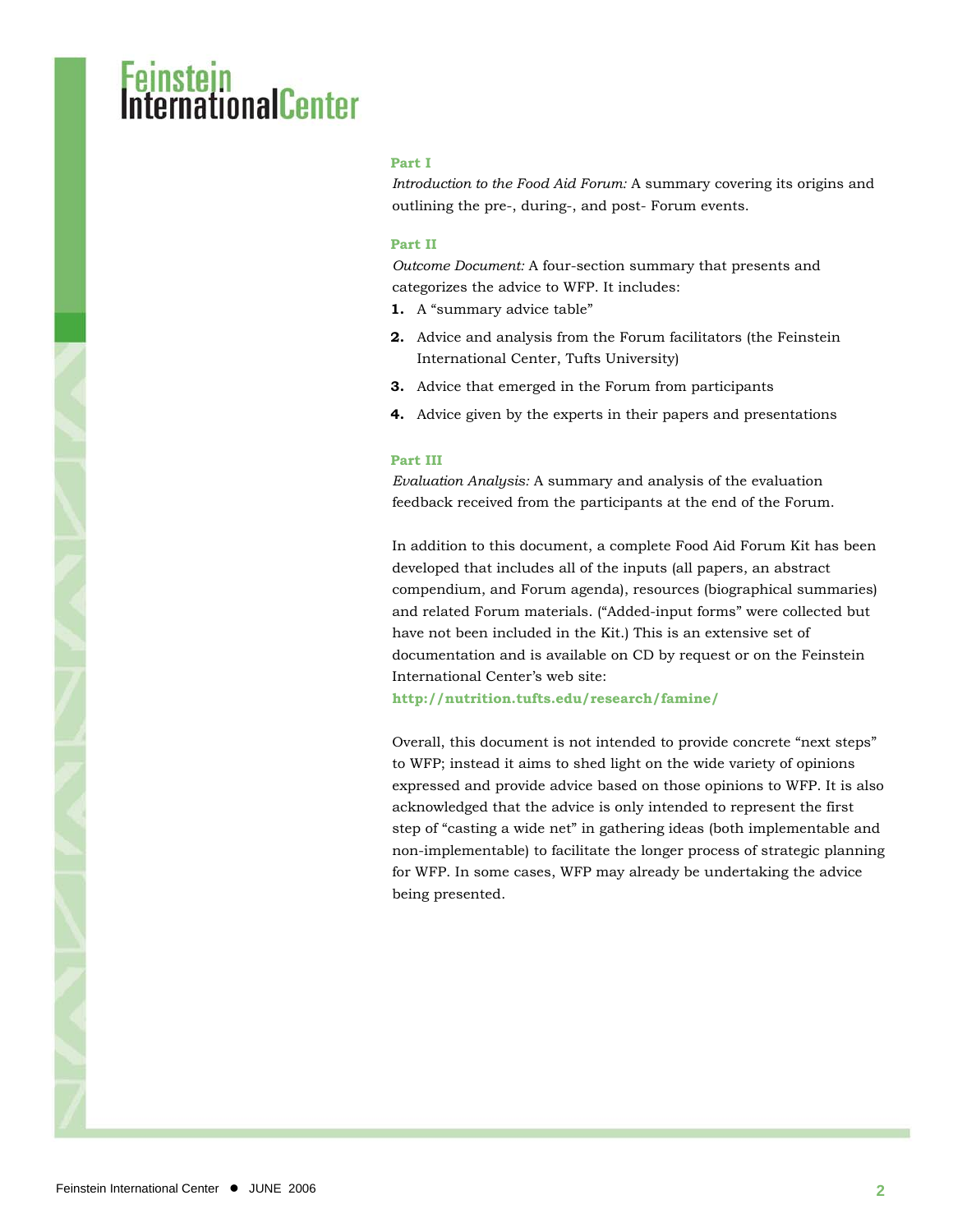### Part I: Introduction to the Food Aid Forum

#### Why Did WFP Have the Food Aid Forum?

The World Food Programme (WFP) has a long history of operations in Sudan. The first WFP development project in the world was launched there in 1963. Since that time, WFP has continued to provide development and relief assistance to the people of Sudan. Today, in 2006, WFP Sudan is implementing a Country Program and an Emergency Operation Program to address the immediate and longerterm food needs of 6.5 million people in the South, East, Three Areas, and Darfur.

The realities in Sudan are new and unique. The signature of the Comprehensive Peace Agreement (CPA)—and the fragile Darfur Peace Agreement (DPA)—represents a landmark development to ensure sustainable peace for the people of Sudan. The CPA and DPA provide a momentous opportunity—and also great responsibility for WFP to ensure that the agencies priorities are aligned with this post-conflict environment to best help the people of Sudan achieve food security and sustainable peace.

**To respond to this opportunity and responsibility, WFP has decided to listen.** Using a Forum as a platform for listening, WFP gathered a wide range of experts, partners, Government representatives, staff, and academics to Khartoum for a Food Aid Forum.

The Khartoum Food Aid Forum was initiated with the following three objectives:

- To create a Forum for key individuals from Government, United Nations (UN), civil society, academic institutions and other national and international experts to present their views on food security strategies and discuss their implications for WFP programs in Sudan.
- To inform a strategic framework offering direction to WFP Sudan through 2011 consistent with National priorities
- To forge new partnerships and strengthen current partnerships by improving the understanding of the role and impact of WFP programs in Sudan.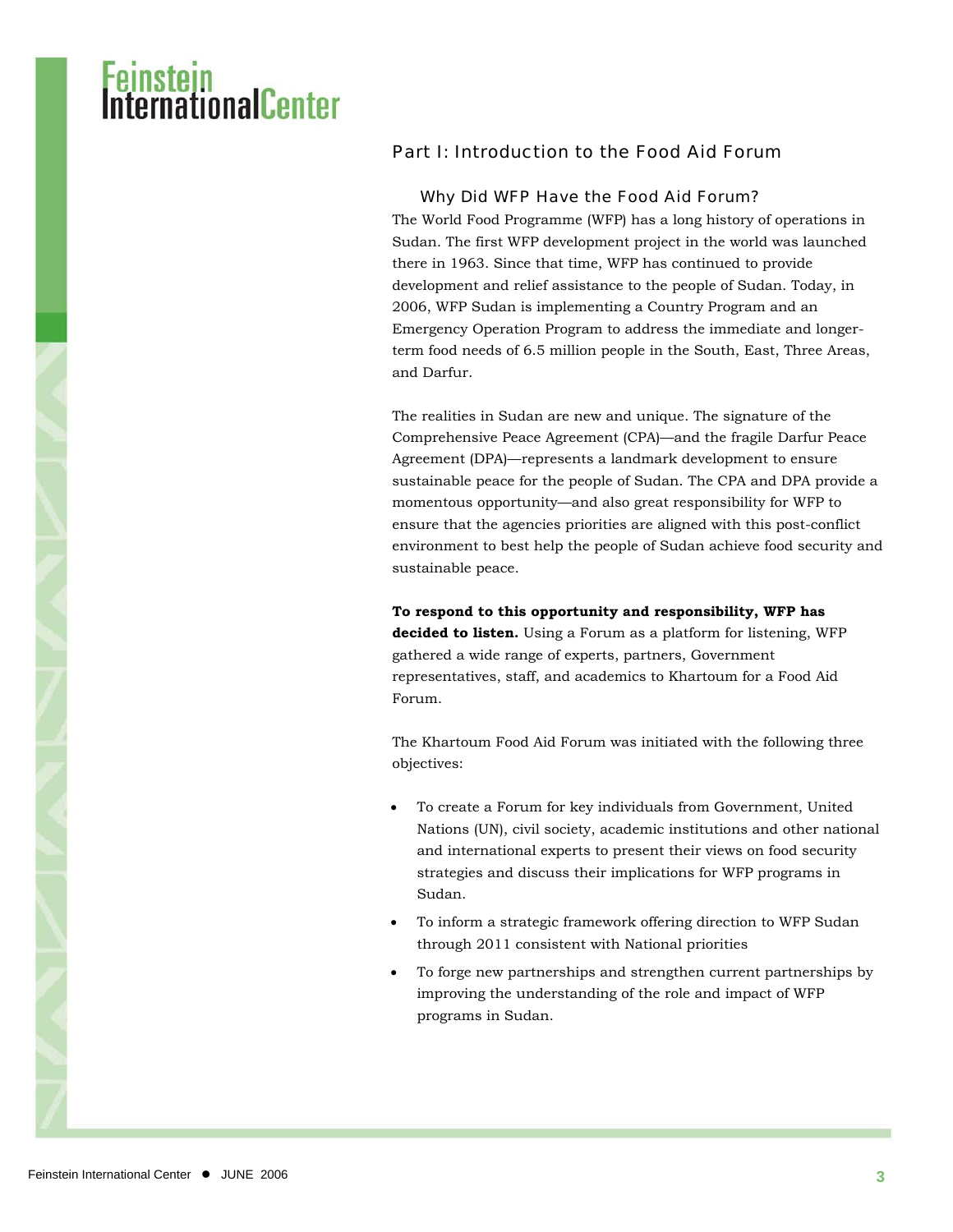## <mark>stein</mark><br>rnationalCenter

#### What Was the Food Aid Forum?

While the Forum itself lasted three days, there were both pre-Forum and post-Forum events that contributed to the overall objectives. This methodology was unique in that it combined three opportunities for the collection of opinions and advice: a commissioned set of opinion papers; a live process of debate; and post-Forum policy analysis and discussion with WFP.

#### **Pre-Forum**

The pre-Forum process began in mid-April with the gathering of a panel of experts and partners who would prepare a series of documents and reports that would be used as input to the Forum. Altogether, ten evidence-based "expert opinion" papers were commissioned, two "new research" papers were selected, and four "background papers" were provided. The papers included the following topics:

#### **Expert Opinion Papers**

- "Food Sid and Development in Southern Sudan (Post-CPA)," by Buzz Sharp
- "Global Trends in Food Aid Paper," by Daniel Maxwell
- "From Food Aid to Livelihoods Support—Rethinking WFP's Role in Eastern Sudan," by Sara Pantuliano
- "The Future of Food Security in the Three Areas of Sudan," by Jason Matus
- "Food Aid and Livelihood Support in the Darfur States, Western Sudan," by Helen Young
- "WFP's Role in the Sudan: A Five Year Perspective," by Randolph Kent
- "Sub-Regional Integration: The Key to Food Security and Recovery," by Brian D'Silva and Olivia Tecosky
- "Brief Overview of Sudan Economy and Future Prospects for Agricultural Development," by Dr. Karrar A. B. Abbadi and Dr. Adam Elhag Ahmed
- "Food Security Policies in Sudan," by Dr. Abdelrazig Elbashir and Dr. Adam Elhag Ahmed
- "Food Aid and Trade Under WTO," by Hamid Faki, Mohamed A. Dingle and Eltigani Elamin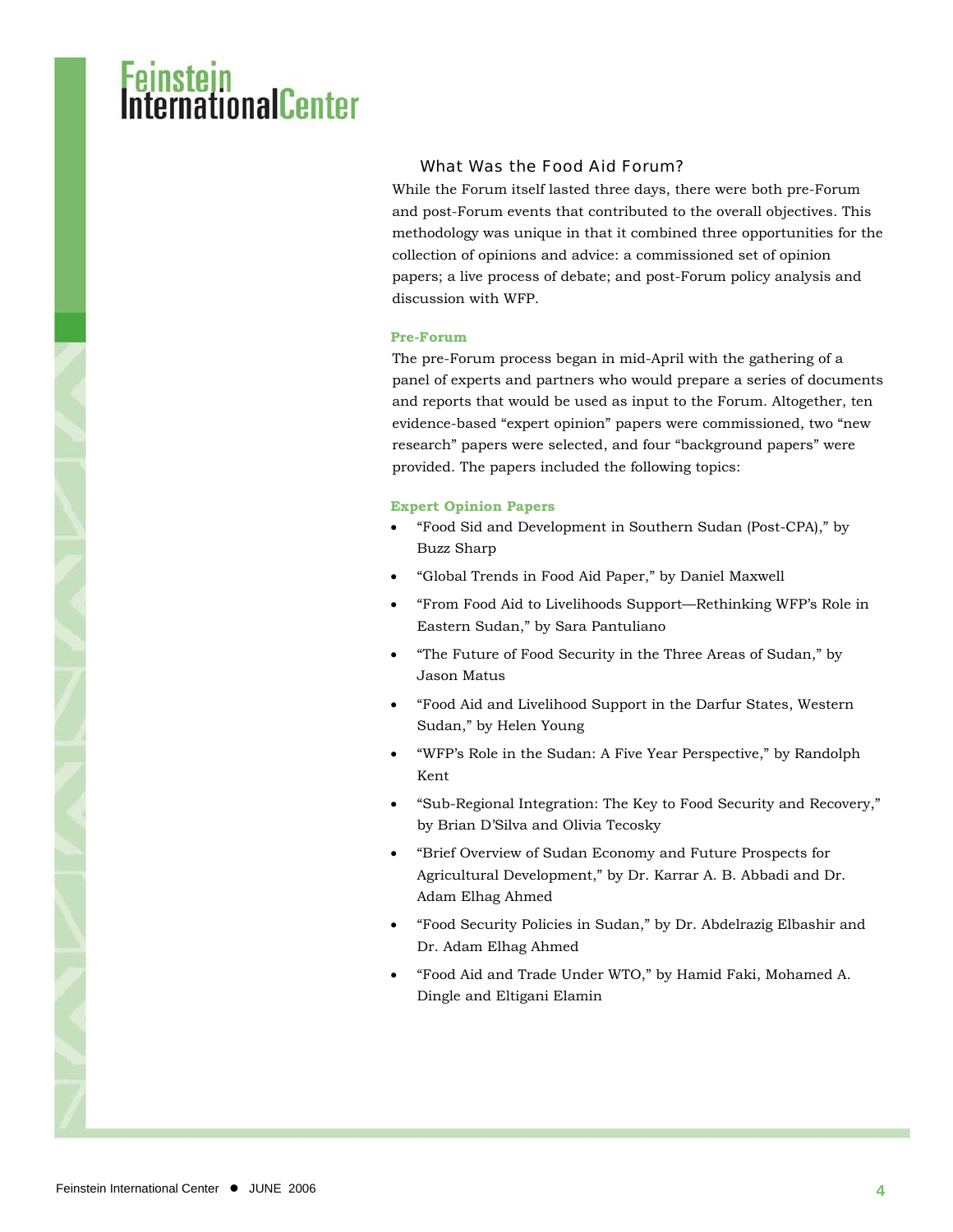#### **New Research Papers:**

- "Accelerating Progress Towards Universal Salt Iodization: Time for Action," by Ibrahim Bani
- "The Continuing Livelihoods Crisis in Darfur," by Margie Buchanan-Smith and Susanne Jaspars

#### **Background Papers:**

- "Joint National Transition Team (JNTT), Structure, and Functions," by Amb. Omer El Sheikh
- "Sudan: Institutional Capacity Programme, Food Security Information for Action (SIFSIA), Programme Document for Northern Sudan," by Mohamed Osman Hussein
- "Interim Poverty Reduction Strategy Paper 2004-2006"
- "Nutrition Policy for Sudan and Strategy for Implementation," by Mohamed Osman Hamid

Together these papers addressed issues on Sudan's future, aid programming in Sudan, and the changing nature of WFP and the services it provides. They aimed to help the Forum arrive at single set of quality discussions on the key issues WFP should be discussing to help steer programming through 2011. In addition to the papers, an "abstract compendium" summarizing the papers, and highlighting the key issues for WFP, was prepared. Abstracts and papers were made available to participants in advance of the Forum and can be found in the Food Aid Forum Kit

(**<http://nutrition.tufts.edu/research/famine/>**).

#### **Forum**

The Forum was sponsored and hosted by WFP Sudan and the Ministry of International Cooperation and facilitated by the Feinstein International Center, Tufts University. It lasted three days and was attended by 237 participants ranging from academics, civil society groups, researchers, representatives from the Government of National Unity (GNU), donor agencies, the United Nations (UN), African Union (AU), World Bank (WB), and International Monetary Fund (IMF). At final count over eighteen donor representatives, 85 Government officials, and 61 WFP staff, including 22 from the sub-offices around the country, attended the Forum, along with 56 NGO representatives and fourteen staff members from other UN agencies.

Styled as a "public hearing," there were morning plenaries, in which the evidence-based expert opinions were presented, and afternoon breakout sessions, in which the expert opinions were challenged and a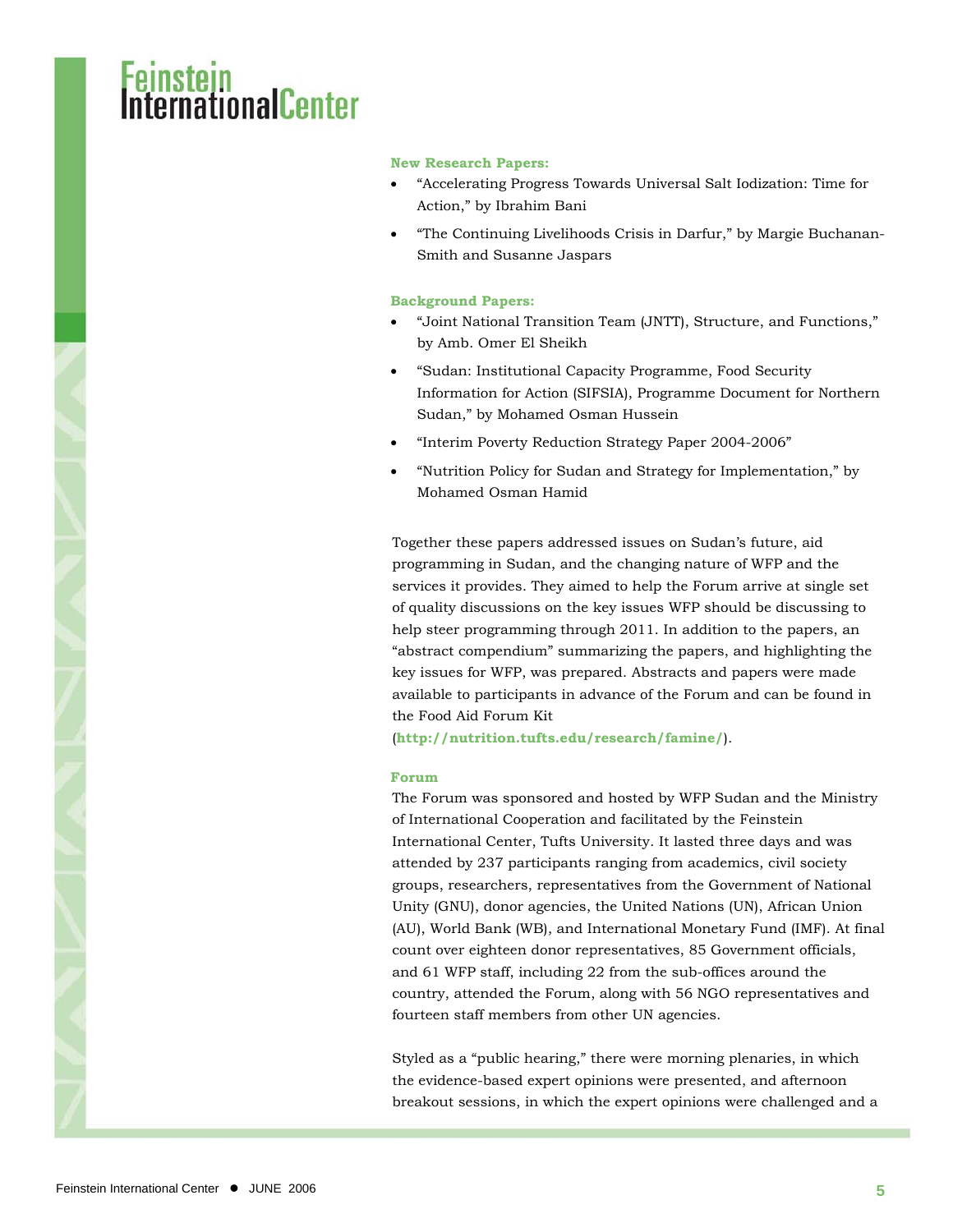space for rigorous debate was formed. There were also four workshops held, where new research and national policies were presented. Finally there were three report-back plenaries that allowed for the entire Forum to hear outcomes of all breakout sessions and workshops.

The Forum built in additional mechanisms to gather advice in the style of an "added input form," which allowed participants to write and submit their opinions or advice to WFP. A session was also held for WFP to answer questions of the audience, in which fifty-two questions were collected. WFP answered questions grouped according to similar topics, as well as specific questions. Forms and questions can be found in the Food Aid Forum Kit:

**<http://nutrition.tufts.edu/research/famine/>**

#### **Post Forum**

The post-Forum stage was initiated by the preparation and circulation of this document, which will hopefully be part of setting the direction of WFP Sudan in the post-conflict environment through 2011.

#### How Does the Food Aid Forum Fit into the WFP Sudan Strategic Planning Process?

This Forum marks a significant step within an ongoing process to help WFP "invent" its longer-term strategy for working in Sudan. The entire process, as well as the outcome presented in the next section, will support WFP in the following benchmarks:

- 2005: WFP Country Programme Mid-Term Review (2002-07)
- 2006: Annual and Rolling Food Needs Assessments
- May 2006: Sudan UNDAF process through 2011
- May 2006: Poverty-Reduction Strategy Process
- May 2006: Darfur JAM initiated
- June 2006: First WFP consultation forum
- August 2006: Evaluation of WFP Darfur interventions
- October 2006: Second consultation on WFP strategy
- December 2006: EMOP 10503.0 comes to an end
- February 2007: WFP Executive Board meeting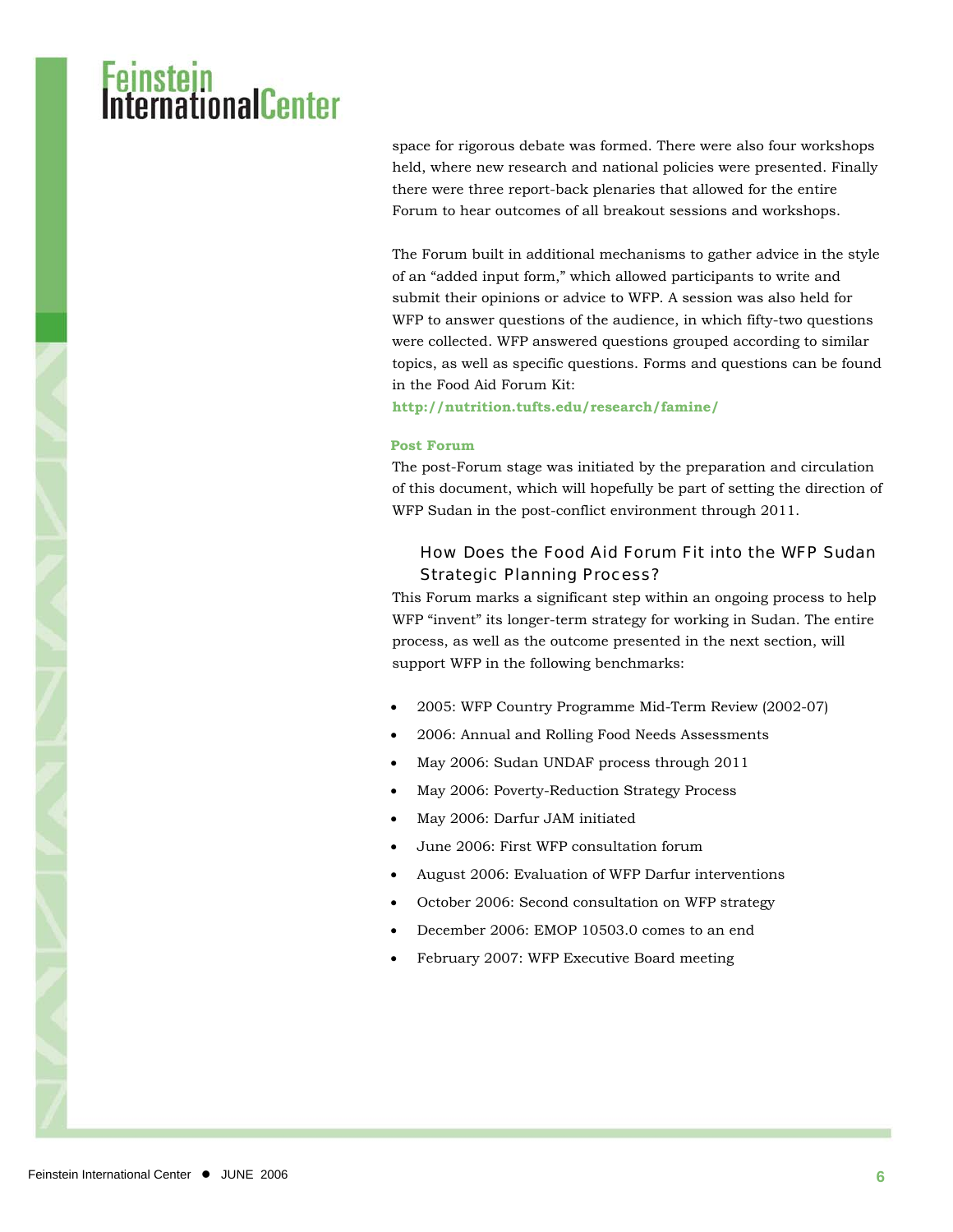### Part II: Outcome Document

The Khartoum Food Aid Forum held June 6-9, 2006, was designed to offer a wide range of advice to WFP Sudan. The advice was compiled from three sources:

- **1.** Advice and analysis from the Forum facilitators (the Feinstein International Center, Tufts University)
- **2.** Advice that emerged in the Forum from participants
- **3.** Advice given by the Experts in their papers and presentations

The outcome document has been broken into four sections. The first is a Summary Advice Table that presents a snap-shot review of the key advice given in the Forum, followed by three sections, each detailing the advice from the three sources mentioned above.

#### A. Summary Advice Table: Summary Points and Key Focus Areas Matrix

#### **Summary Points**

*Strategic Change:* The changes in the political context of Sudan, coupled with the reality that WFP Sudan will not, in the coming years, operate at the same sustained level of 2005 are motivating WFP to undergo a strategic change process. WFP will need to determine its niche, especially in relation to the GNU and private sector.

*Intervener to Partner:* WFP will need to evolve from an intervener to a long-term embedded partner. This involves determining all stakeholders and changing WFP's relationship to them. It also means rethinking the way it carries out all operations and recruits, trains and assesses the performance of its staff.

*Saving Lives to Saving Lives and Livelihoods:* WFP must not lose it ability for life-saving emergency intervention, but increasingly it needs to understand how local economies function and to identify leverage points where resources and knowledge can unlock the full potential of livelihoods.

*Information Management:* In addition to its current work with Vulnerability Analysis and Mapping (VAM), food and nutrition assessments, and the Annual Needs Assessment (ANA), WFP needs to strengthen its monitoring of food market trends, implementation of agreements, and livelihood indicators, in a systematic and sufficiently standardized way to make meaningful comparisons across regions and time and to engage in evidence-based programming. This will require a shift in emphasis from food security to livelihood security and an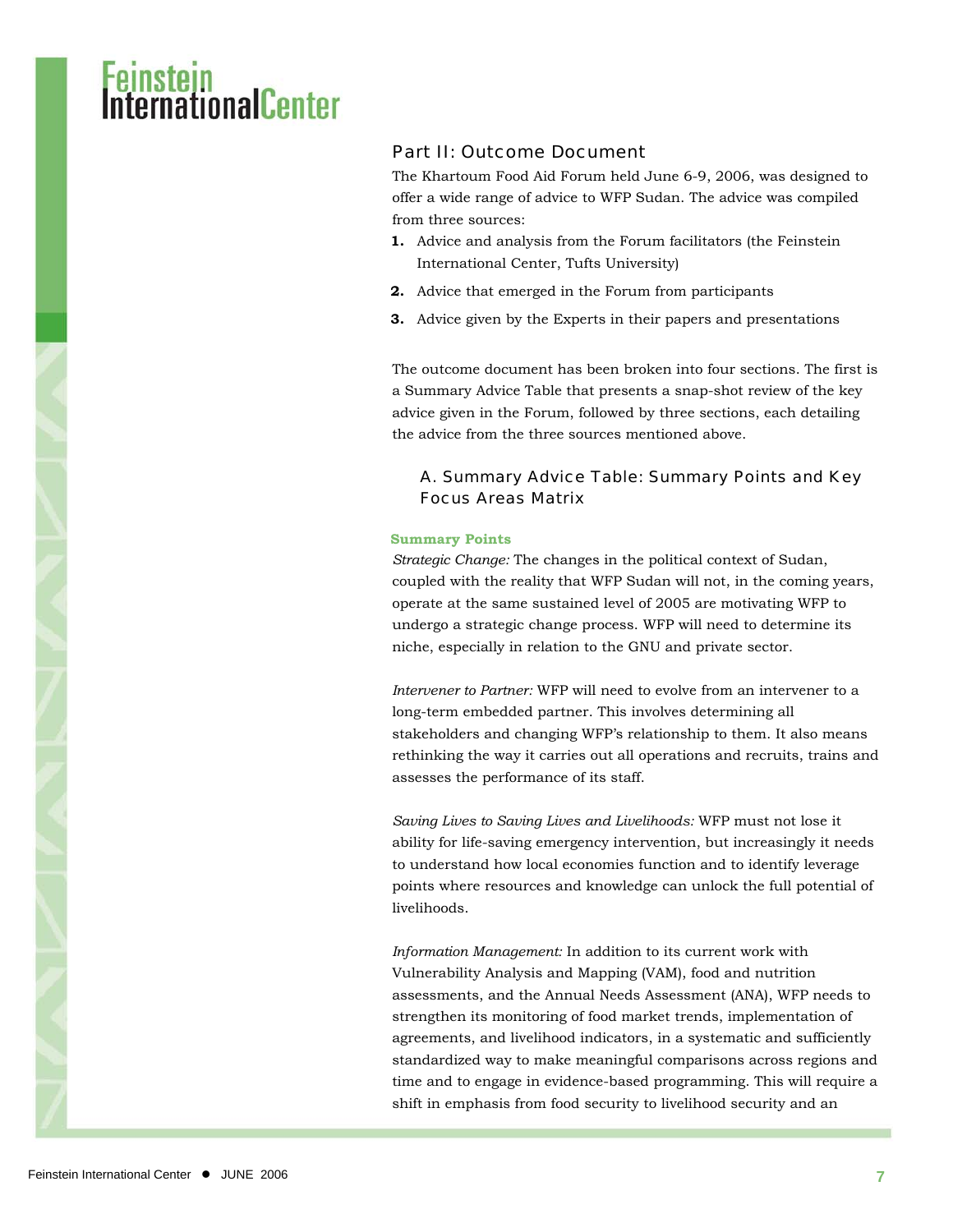assessment of the wider policies, processes and institutions critical to vulnerability.

*Positive Contributor to the Market:* WFP needs to move beyond food aid as a deliverable product to food aid (its purchase, distribution and use) as a market manipulator that allows for more equitable distribution of entitlements. WFP can work with the GNU to identify strategies to increase production in food deficit areas and to link areas of surplus with areas of deficit.

*Emergencies and Protection:* WFP has to take seriously its obligation to use its resources and influence in a way that maximizes protection. It needs to look beyond the limited definition of protection only as protection from violent abuse acts, and implement the definition agreed to in their Workshop on Protection in 2005 as "protection as action which promotes the safety, dignity, integrity and empowerment of the civilian population." WFP has the opportunity to work pragmatically and approach protection by reviewing the protection dimensions of the project cycle from assessment and registration through to implementation monitoring, etc.

*What Is WFP?:* WFP must first decide, and then make clear to partners, if it is a food aid delivery agency, an emergency food security agency, or an emergency intervention agency.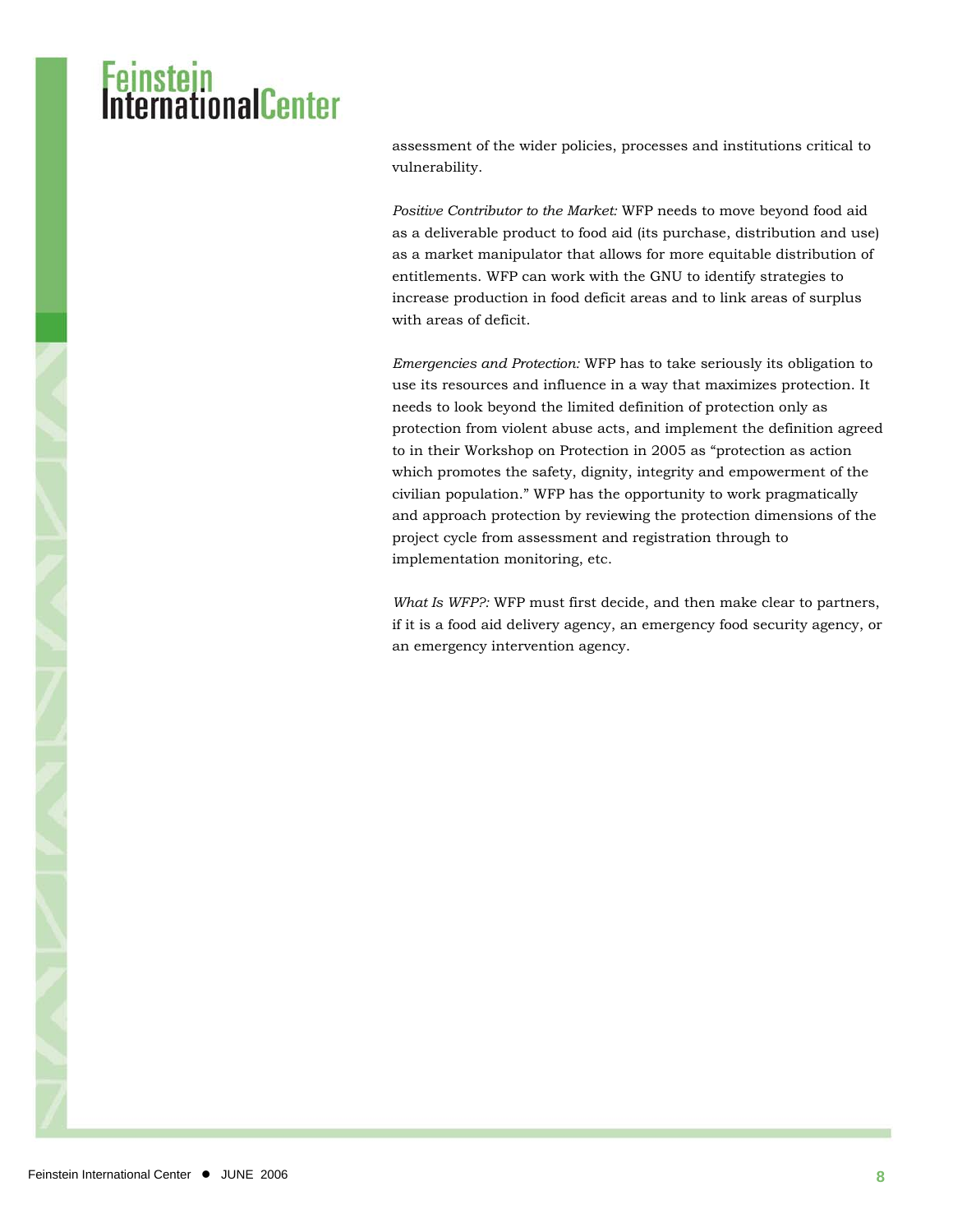|                                    | <b>KEY FOCUS AREA MATRIX</b>                                                                                                                                                                                                                                                                                                                                                                                                                                                                                                                                           |                                                                                                                                                                                                                                                     |                                                                                                                                                            |  |  |  |  |  |  |
|------------------------------------|------------------------------------------------------------------------------------------------------------------------------------------------------------------------------------------------------------------------------------------------------------------------------------------------------------------------------------------------------------------------------------------------------------------------------------------------------------------------------------------------------------------------------------------------------------------------|-----------------------------------------------------------------------------------------------------------------------------------------------------------------------------------------------------------------------------------------------------|------------------------------------------------------------------------------------------------------------------------------------------------------------|--|--|--|--|--|--|
|                                    | <b>WFP SHOULD</b>                                                                                                                                                                                                                                                                                                                                                                                                                                                                                                                                                      | <b>WFP SHOULD MAYBE</b>                                                                                                                                                                                                                             | <b>WFP NEEDS TO ASK</b>                                                                                                                                    |  |  |  |  |  |  |
|                                    | 'Advised to Consider'                                                                                                                                                                                                                                                                                                                                                                                                                                                                                                                                                  | 'Advised to Debate'                                                                                                                                                                                                                                 | 'Advised to research'                                                                                                                                      |  |  |  |  |  |  |
|                                    | <b>RELATIONSHIP WITH GOVERNMENT</b>                                                                                                                                                                                                                                                                                                                                                                                                                                                                                                                                    |                                                                                                                                                                                                                                                     |                                                                                                                                                            |  |  |  |  |  |  |
| Coordination                       | -Explain what WFP does to all GNU departments. Identify<br>counterparts.                                                                                                                                                                                                                                                                                                                                                                                                                                                                                               | -Amend the Basic Agreement.<br>-New Agreement with GoSS.                                                                                                                                                                                            |                                                                                                                                                            |  |  |  |  |  |  |
| <b>Policy</b><br>Development       | -Internalize the new administrative structures in the South.<br>-Get advice from the GNU on appropriate foods and nutrition.<br>-Integrate strategic approaches to nutrition with GNU policies.                                                                                                                                                                                                                                                                                                                                                                        | -Get involved in the development of<br>GNU food security policies.<br>-Align itself to national policies and<br>programs.                                                                                                                           | -What are the new national<br>level policy frameworks<br>(GNU and GoSS) and also the<br>forthcoming Darfur State<br>level policy frameworks (post<br>DPA)? |  |  |  |  |  |  |
| Advocacy/<br>Capacity              | -Increase capacity for local involvement both through its cooperating<br>partners and direct programming.<br>-Second people into line ministries?                                                                                                                                                                                                                                                                                                                                                                                                                      | -Support the implementation of the CPA.<br>-Build capacity of GNU in early warning<br>and nutrition, food security and<br>livelihoods.                                                                                                              |                                                                                                                                                            |  |  |  |  |  |  |
|                                    | <b>INFORMATION SYSTEMS</b>                                                                                                                                                                                                                                                                                                                                                                                                                                                                                                                                             |                                                                                                                                                                                                                                                     |                                                                                                                                                            |  |  |  |  |  |  |
| Coordination                       | -Build partnerships and not take on sole responsibility for data and<br>information collection. Strengthen the interagency nature of the ANA.<br>-Include community in stages of information collection and analysis.<br>-Share findings at a livelihoods forum and build consensus on<br>response plan.                                                                                                                                                                                                                                                               | -Gather information on food aid or food<br>policy.                                                                                                                                                                                                  | -How can WFP build trust on<br>sensitive issues with the<br>GNU?                                                                                           |  |  |  |  |  |  |
| <b>Collection</b><br>Methodology   | -Harmonize information collection tools and use the right tools.<br>-Focus on what the existing information systems are and lessons<br>learned.<br>-Standardize methodologies.                                                                                                                                                                                                                                                                                                                                                                                         | -Work with the SSCCSE/LAF standard<br>framework to develop context and<br>encourage a broader livelihoods analysis.                                                                                                                                 | -Will the GNU be willing to<br>finance programs and endorse<br>the sensitive findings in<br>Darfur?                                                        |  |  |  |  |  |  |
| <b>Collection:</b><br>Subj. Matter | -Broaden the statistical base.<br>-Gather more information on the South, regional agro-ecological<br>perspective, impact of local purchase, changes in consumption<br>patterns, indigenous practices, traditional crop varieties, local<br>initiatives, impact of IDP's/returnees and receiving communities.<br>-Expand security assessments as part of their logistical operations into<br>political assessments for livelihood programming.<br>-Look beyond how people achieve or don't achieve "sufficiency" to<br>what they are trying to achieve as a livelihood. | -Change ANA to assess livelihoods.<br>-Expand the area coverage of ANA<br>-Support GNU in early warning<br>information.<br>-Collect basis services information.                                                                                     |                                                                                                                                                            |  |  |  |  |  |  |
| <b>SIFSIA</b>                      | -Engage in SIFSIA and seek technical support from professional<br>bodies or consultancy groups (FEG) to avoid duplicating the<br>information collection                                                                                                                                                                                                                                                                                                                                                                                                                | -Help SIFSIA coordinate and capture<br>livelihood information.                                                                                                                                                                                      | -What role should WFP take<br>until SIFSIA is ready? Is<br>SIFSIA neutral?                                                                                 |  |  |  |  |  |  |
| <b>Analysis</b>                    | -Ensure an analytical interagency framework.<br>-Analyze the market, social, political, and economic context as part of<br>a livelihoods framework analysis.<br>-Establish a monitoring system for WFP interventions.<br>-Do more analysis of solutions not just problems.                                                                                                                                                                                                                                                                                             | -WFP should develop a system for<br>sharing local, regional and general<br>knowledge: a public database or network<br>of institutional knowledge.<br>-Develop ways to be more anticipative<br>and link this to its policy formulation<br>processes. | -Will international agencies or<br>GNU lead in relevant<br>information sectors?<br>-Are donors flexible?                                                   |  |  |  |  |  |  |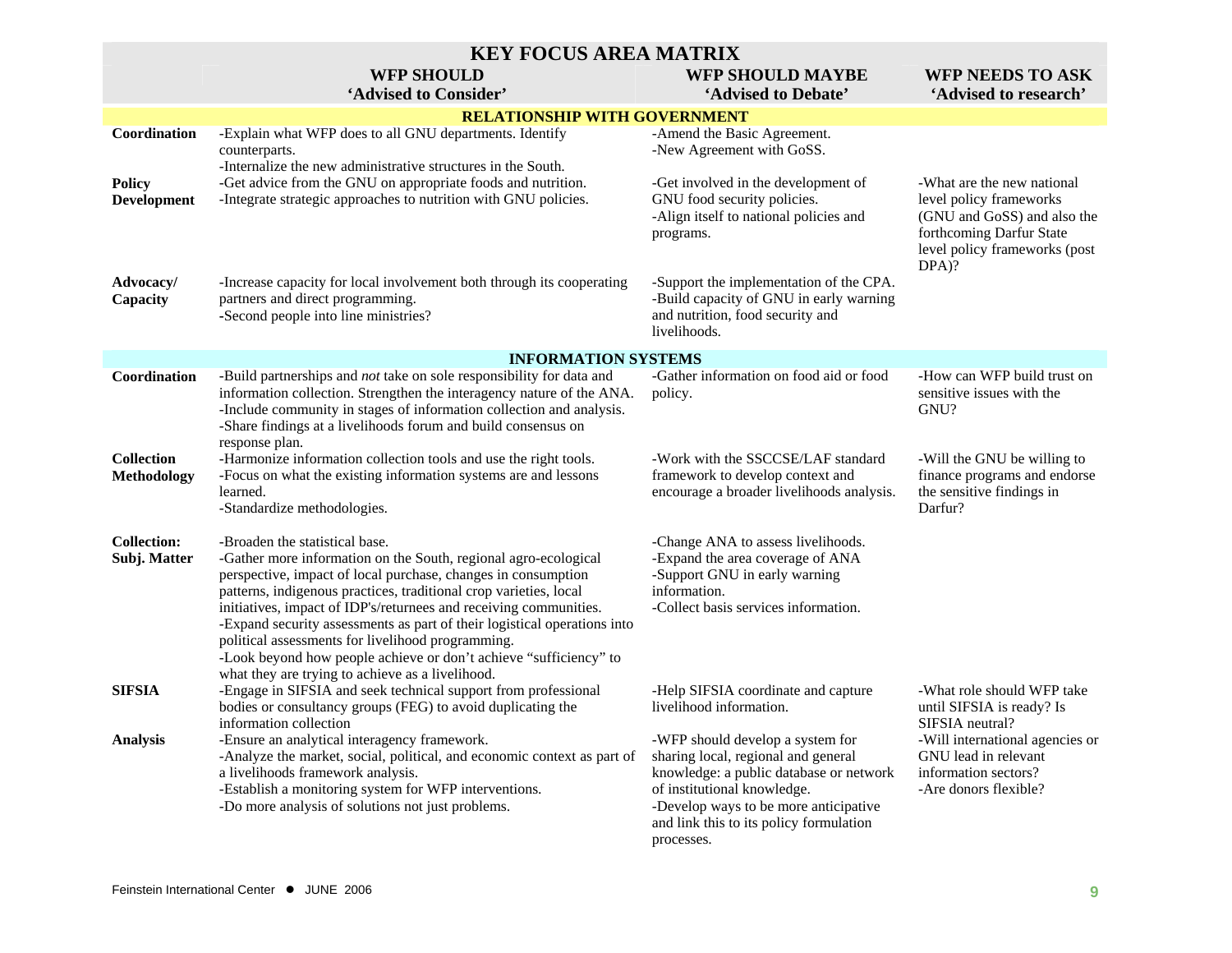#### **KEY FOCUS AREA MATRIX**

#### **WFP SHOULD**

#### **'Advised to Consider'**

### **WFP SHOULD MAYBE**

#### WFP NEEDS TO ASK **'Advised to Debate' 'Advised to research'**

|                                                                 | <b>PARTNERSHIPS</b>                                                                                                                                                                                                                                                                                                                                                                                                                                |                                                                                           |                                                                                                                                                                                                      |
|-----------------------------------------------------------------|----------------------------------------------------------------------------------------------------------------------------------------------------------------------------------------------------------------------------------------------------------------------------------------------------------------------------------------------------------------------------------------------------------------------------------------------------|-------------------------------------------------------------------------------------------|------------------------------------------------------------------------------------------------------------------------------------------------------------------------------------------------------|
| <b>Strategy</b><br>Development                                  | -Develop a "Partnership Strategy" based on a stakeholder analysis<br>and assessment of WFP's capacity to foster partnership.<br>-Prioritize areas of interventions based on stakeholder groups.<br>-Hire staff with skills in building partnerships.                                                                                                                                                                                               | -Consider MDG's and the UN reform<br>process in setting WFP policy and<br>strategy.       | - Can WFP harness social<br>capital among Diaspora?                                                                                                                                                  |
| Communic.<br>Joint<br><b>Assessments</b> /<br><b>Evaluation</b> | -Put in place mechanisms to improve accountability, transparency,<br>and two-way communication.<br>-WFP policy must be more concisely stated, in terms of both priorities<br>and focus.<br>-Conduct joint assessments and evaluations such as TANGO,<br>NMPACT.<br>-Conduct external evaluations of WFP that prioritize participation of<br>national and local stakeholder groups.<br>-Foster "National Coalitions" of stakeholders on key issues. |                                                                                           | -What are examples of<br>successful two-way<br>communications between<br>WFP and communities?<br>-Is WFP too expensive and<br>can someone else in the<br>market deliver the same<br>product cheaper? |
|                                                                 |                                                                                                                                                                                                                                                                                                                                                                                                                                                    |                                                                                           |                                                                                                                                                                                                      |
|                                                                 | <b>PROTECTION</b>                                                                                                                                                                                                                                                                                                                                                                                                                                  |                                                                                           |                                                                                                                                                                                                      |
| <b>Definition</b>                                               | -Agree and act on a common definition of protection (from 2005                                                                                                                                                                                                                                                                                                                                                                                     | -Have the same role as UNHCR for                                                          | -Does WFP have a                                                                                                                                                                                     |
|                                                                 | Workshop).<br>-Acknowledge community participation has positive impact on<br>protection.<br>-Consider protection in a preventive way as was done in Somalia.                                                                                                                                                                                                                                                                                       | everyone it provides assistance to?<br>-Review policies to ensure protection is<br>noted. | responsibility to raise<br>awareness of protection?                                                                                                                                                  |
| <b>Registration</b>                                             | -Translate experiences with registration in Darfur into "best practice."<br>-De-link head counts from gathering of information.<br>-Include information campaigns, time for discussion and explanation,<br>and sufficient numbers of staff in registration                                                                                                                                                                                         | -Have a technical registration unit to<br>support the NGO's.                              |                                                                                                                                                                                                      |
| <b>Programming</b>                                              | -Look at Darfur study for ways protection activities are incorporated<br>into regular programming.<br>-Think about ways food aid and staff can be manipulated at each stage<br>of the distribution and try and prevent it.<br>-Monitor coping strategies and risks linked to changed food rations.<br>-Explore ways of reducing food aid sales.                                                                                                    | -Draw-up a security protocol like World<br>Vision did in Mershing.                        |                                                                                                                                                                                                      |
| Capacity                                                        | -Have Protection officers or advisors associated with WFP activities.<br>-Build protection capacity of staff, especially local staff.                                                                                                                                                                                                                                                                                                              |                                                                                           | -How does WFP fit into the<br>many Darfur protection<br>working groups?                                                                                                                              |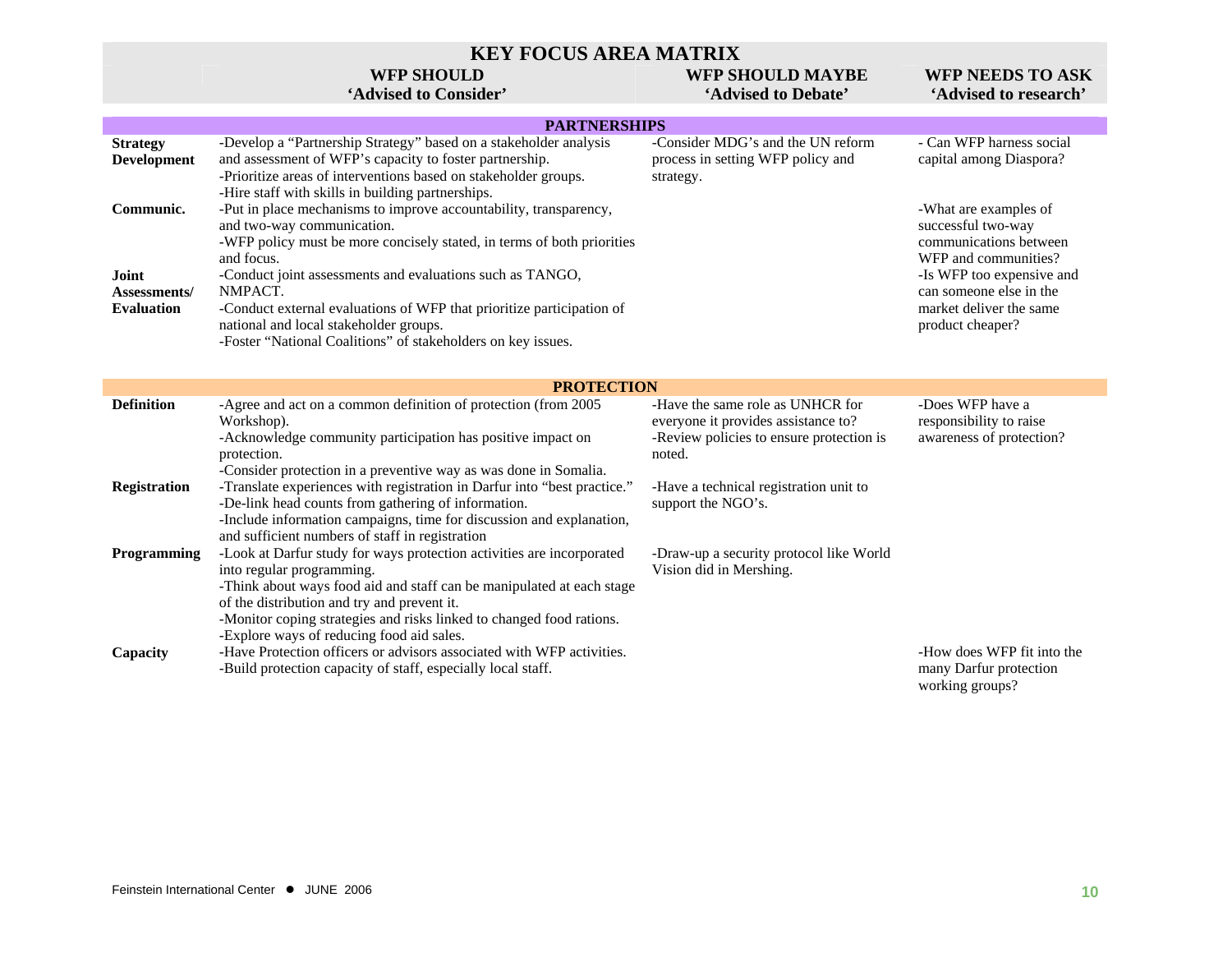### **KEY FOCUS AREA MATRIX**

#### **WFP SHOULD**

#### **'Advised to Consider'**

### **WFP SHOULD MAYBE**

**'Advised to Debate'** 

#### **WFP NEEDS TO ASK 'Advised to research'**

#### **OPERATIONAL PROGRAMS**

|                                                                        | 21 <b>ERITIONIA</b> INCONTRU                                                                                                                                                                                                                                                                                                                                                                                                                                                                                                  |                                                                                                                                                                                                                                                                                                                |                                                                                                                                                                                                                                        |
|------------------------------------------------------------------------|-------------------------------------------------------------------------------------------------------------------------------------------------------------------------------------------------------------------------------------------------------------------------------------------------------------------------------------------------------------------------------------------------------------------------------------------------------------------------------------------------------------------------------|----------------------------------------------------------------------------------------------------------------------------------------------------------------------------------------------------------------------------------------------------------------------------------------------------------------|----------------------------------------------------------------------------------------------------------------------------------------------------------------------------------------------------------------------------------------|
| <b>Food Aid</b><br><b>Project Food</b><br>Aid                          | -Consider if food rations are encouraging a balanced diet.<br>-Continue to provide food aid in the current context of Darfur because<br>of the limited opportunities of other livelihood support interventions.<br>-Review the distribution approach in the South.<br>-Develop and apply transition and exit strategies.<br>-Review targeting.<br>-Ensure food aid for public works is complemented by enough non-<br>food aid resources from other partners.<br>-Consider how WFP will phase out FFW/FFR especially in East. | -Review consumption patterns.<br>-Continue FFE, FFW, FFA, SFP,<br>therapeutic feeding programs (TFP),<br>especially in marginal areas.                                                                                                                                                                         | -What is the outcome of the<br>WTO and FAC?<br>-What is the impact of food<br>aid on markets and war<br>economies? Who are the<br>winners and losers?<br>-Where has WFP acted as a<br>catalyst for other partners to<br>engage in FFW? |
| <b>Non-Food Aid</b>                                                    | -Support roads and infrastructure.<br>-Promote indigenous crop variety and off-farm production.<br>-Improve processing, distribution, storage and transport.<br>-Support small/traditional farmers (concept of "orphan agriculture")<br>and diversification of production including provision cash inputs.<br>-WFP needs to be part of the market.                                                                                                                                                                            | -Ensure flexibility for FFW policy across<br>demographics.<br>-Strengthen sub-regional integration and<br>lack of purchasing power of poor/deficit<br>areas/people.<br>-Ensure exit strategies.<br>-Consider local purchase options with<br>cooperatives and local groups.<br>-Incorporate rainfall insurance. | -Can macroeconomic policies<br>be rectified?<br>-Will GNU implement CPA<br>and DPA provisions on land<br>legislation?                                                                                                                  |
| <b>Salt</b><br><b>Iodization</b><br><b>Nutrition/Mic</b><br>ronutrient | -Support key production activities.<br>-Support social mobilization and monitoring to support the<br>Government national framework to meet objectives of USI.<br>-Continue distributing the iodized salt as part of their food basket.<br>-Act in collaboration with other groups to address underlying causes<br>of malnutrition and look at quality control of food.<br>-Review GNU nutrition policies-food fortification/emergency<br>nutrition.                                                                           | -Encourage the GNU to give priorities to<br>areas were iodine deficiency disorder is<br>endemic.<br>-Support the production of iodized salt.                                                                                                                                                                   | -Can WFP produce an<br>updated national map on areas<br>where iodine deficiency is<br>still prevalent?<br>-Who could develop a<br>national nutrition information<br>system?                                                            |
| Livelihood<br><b>Interventions</b>                                     | -Consider what to do in a wider context of livelihoods.<br>-Internalize TANGO.<br>-Advocate for livelihood efforts at the policy/institutional level<br>-Incorporate livelihoods analysis into the ANA.<br>-Encourage a cost/benefit analysis when considering appropriateness<br>of planned responses.                                                                                                                                                                                                                       | -Promote a collective process of the<br>GNU, international community, UN,<br>NGO's, etc. to ensure the provision of<br>basic services and ensuring livelihoods.                                                                                                                                                | -Is WFP merely a food aid<br>agency or a food security<br>agency?                                                                                                                                                                      |
| <b>Strategic</b><br><b>Reserve</b><br>Cash<br><b>Interventions</b>     | -Research market capacity, cultural factors, relevant targeting,<br>appropriate policy/market environment for cash interventions<br>-Ensure interagency coordination on cash interventions.                                                                                                                                                                                                                                                                                                                                   | -Assist in the establishment of strategic<br>reserve mechanisms/storage facilities.<br>-WFP should persuade and encourage<br>cash donations rather than food<br>donations.                                                                                                                                     | -What is the market capacity<br>to absorb cash interventions?<br>What are the security risks<br>and threats?                                                                                                                           |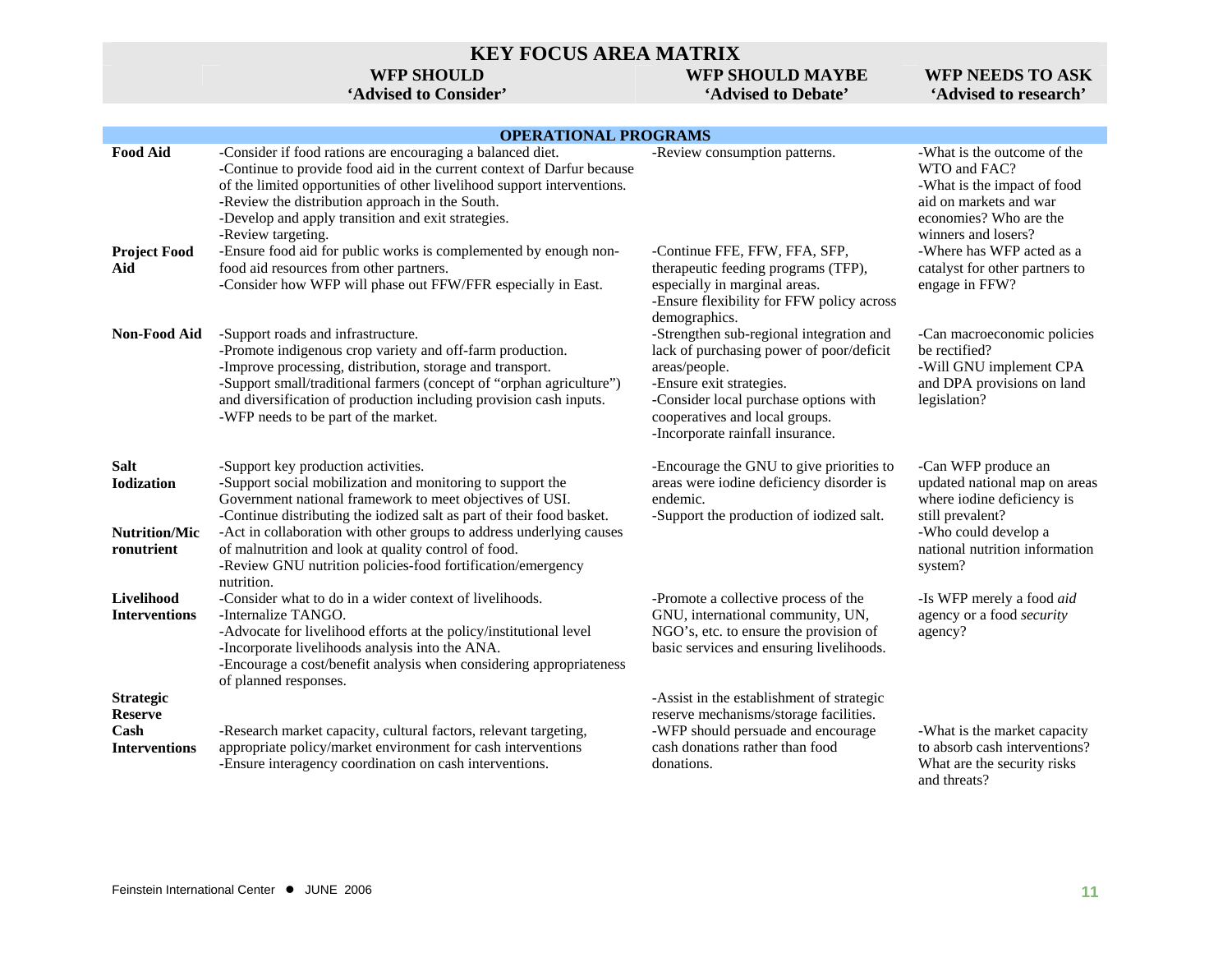## <mark>Instein</mark><br>IernafionalCenter

#### B. Advice from the Feinstein International Center, Tufts University

Sudan is changing rapidly. The global food aid regime is evolving. The future shape and role of the UN and its agencies is being hotly debated. The globalization of trade (including oil), information, and political alliances all affect Sudan. The global processes of climate change, disease epidemiology, and urbanization are all going to affect Sudan.

Sudan is one of a handful of countries where the full panoply of global change processes plays out. WFP Sudan is of sufficient size and importance to the future of Sudan that its strategy is not just a matter of national or agency interest. It goes beyond this. Given the size of the humanitarian operation, the international attention on Sudan—and WFP's long history of involvement in Sudan—WFP Sudan, along with the government of Sudan, is positioned to set an international example of what can be done with the tools at our disposal, to seize the opportunity of the day and build a 21st century approach to the alleviation of food insecurity—to saving lives and livelihoods.

#### **Strategic change**

We believe that WFP Sudan is of necessity, undergoing a range of strategic change processes. All of these need to be explored as the agency plans and operationalizes its future.

*Business structure and process change:* Regardless of the politics of Sudan, the prospects for drought, or those for peace, WFP Sudan will not, in the coming years, sustain the resource levels of 2005. Its structures and business practices will need to evolve to fit the likely resource base of the near future. Practices will also need to be able to respond to a diverse operational environment where there is unlikely to be clear linear shift from emergency to recovery and then development programming. The complexity in Sudan is such that WFP must have specific but interrelated approaches for specific problems/areas.

*From intervener to partner:* With the Comprehensive Peace Agreement (CPA) in the South and the fragile Darfur Peace Agreement (DPA) in the West, coupled with increasing oil wealth and the prospects for net food self-sufficiency in Sudan, WFP's relationship to the people of Sudan, GNU, National Government of Southern Sudan (and newly emerging State authorities as in Darfur) will need to evolve. We see an evolution from an intervener to a long-term embedded partner. The challenge will be the creation of true partnerships at multiple levels, in the sense of being supportively critical, not acquiescent. From WFP's Mission statement (which is also in-line with the principles of the CPA): "WFP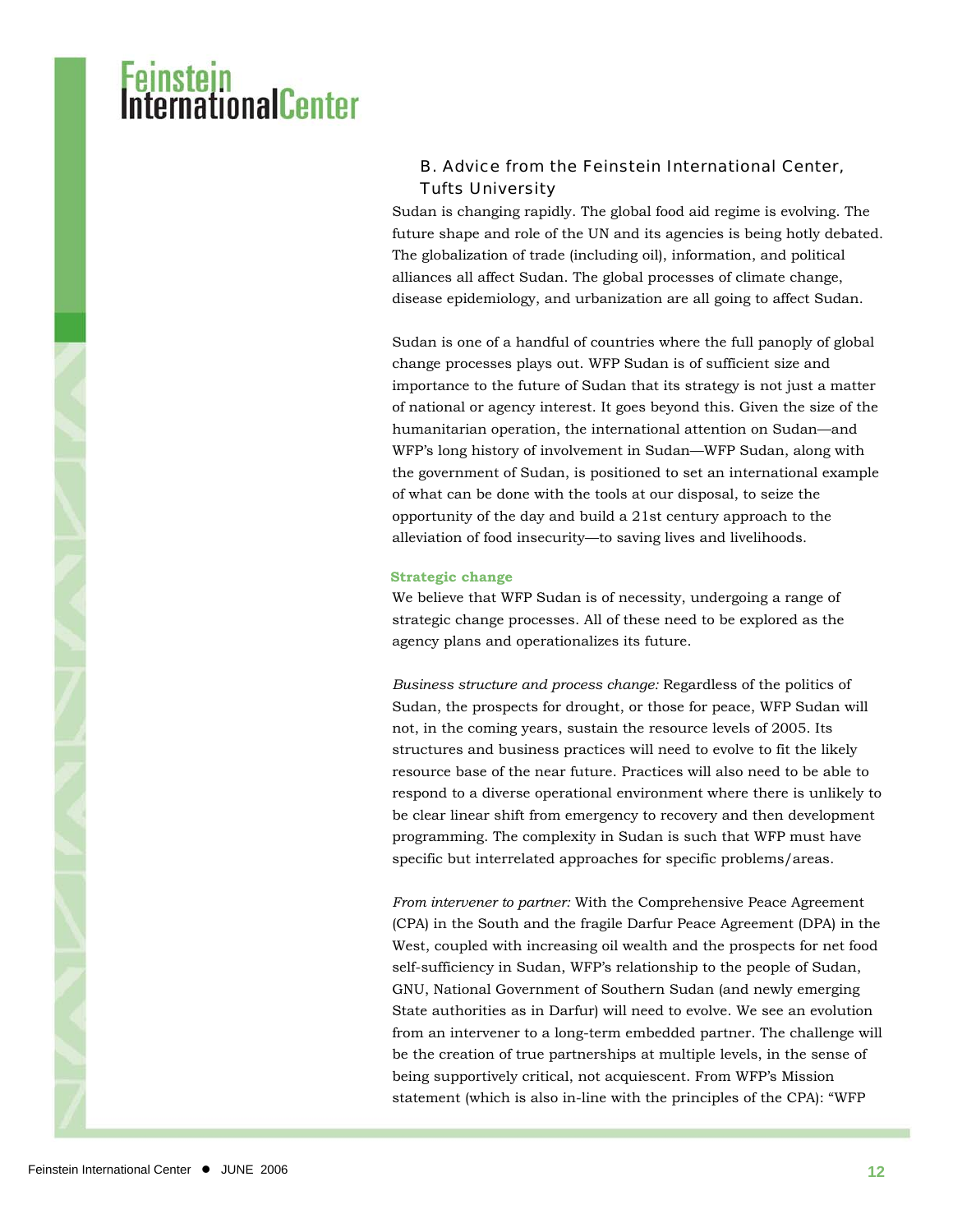### i<mark>nstein</mark><br>ernationalCenter

will ensure that its assistance programs are designed and implemented on the basis of broad-based participation."[1](#page-12-0)

*From saving lives to saving lives* and *livelihoods:* WFP's mission emphasizes the saving of both lives and livelihoods. In the past it has focused on the former; in the future it will need to focus on both. WFP must never lose it ability for effective life-saving emergency intervention, but increasingly in Sudan it needs to take advantage of its long history and extensive field presence to build a portfolio of livelihood-based programming that seeks to work within the economic, social, and emerging political process of Sudan to increase food security.

*From food aid as a low price resource to food aid as a strategy:* In WFPterms, food aid began in the 1960's as an option for the good use of disposable surplus. Under the WTO it has evolved into a purchased resource on the open global market, with a few notable tied exceptions. Under future WTO regulations the privileged position of food aid may be restricted to internationally defined emergency situations. We believe that WFP, globally and especially in Sudan, needs to rethink its relationship to food aid. It needs to move beyond food aid as a deliverable product (emphasizing efficiency and effectiveness) to food aid—its purchase, distribution, and use—as a positive contributor to market development.

*From the UN of the Security Council to the UN of the General Assembly:* The UN and its agencies will evolve rapidly over the next few years as member states, powerful and less powerful, and civil society battle through the implications of globalization, oil deficits, wars of identity, climate change, and much more to build the global conscience and safety net of the future. WFP will be a vital part of this and will need to evolve in partnership with its sister UN agencies, particularly the Food and Agriculture Organization (FAO) and UNICEF in Sudan, to create an effective, less fractionated, less sluggish UN presence in Sudan.

With these four strategic drivers as backdrop and the opinions of the experts and participants of the Khartoum Food Aid Forum as evidence, we suggest the following five key foci for WFP's future development in Sudan.

<span id="page-12-0"></span>1 WFP Mission Statement

 $\overline{a}$ 

**<http://www.wfp.org/policies/Introduction/mission/index.asp>**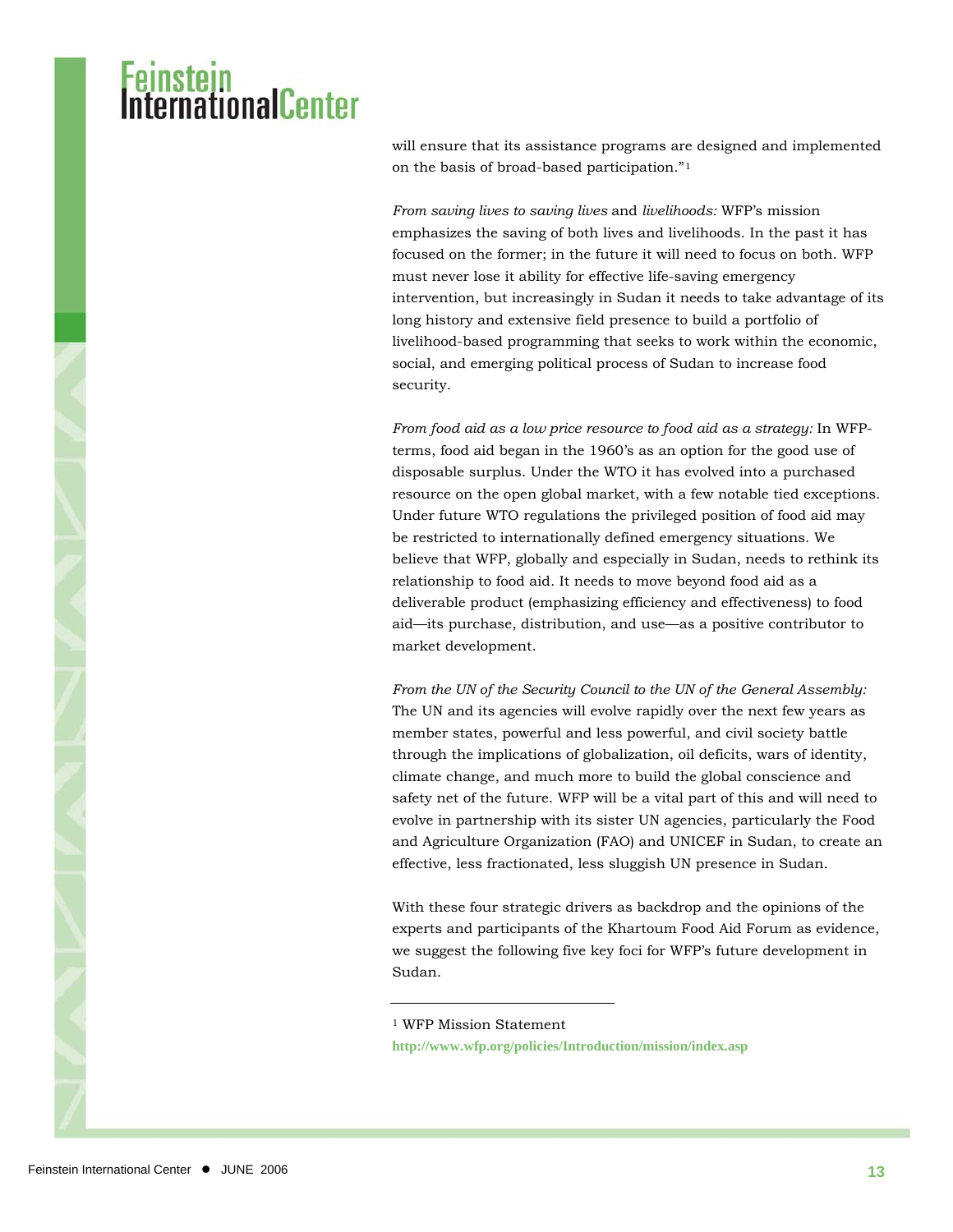#### **Partnership**

A key focus for WFP's future in Sudan is going to be creating partnerships to help guide, implement, and evolve its programming. WFP will need partnerships with the ministries of the new state governments, with implementing NGO's, and with the evolving civil society of Sudan. WFP will also need to create partnerships that deliberately cut across regions, fostering a Sudan-wide approach to the future. In building these partnerships, where the emphasis is on trust and process as much as effective delivery, WFP may need to evolve the way it recruits, trains, and assesses its staff.

In many cases WFP responds as a last resort when people, markets, social networks, and governments are not able to meet basic needs. In these instances the success of WFP can have very little to do with the success of WFP itself, meaning some of WFP's problems are not problems of WFP's creation but of community social values, corruption, insufficient basic services, or spread of services. WFP must therefore continually consider its relationship with the market, social bodies, and political bodies because how these systems function will determine if WFP is able to phase out (that is, be successful). Therefore, identifying what WFP has direct control over with its programming and where it should have influence is very important in helping define when it should takes action and when it should engage in advocacy with partners. What should WFP do in the next five years, and what should WFP be encouraging the Government and other stakeholders to do? Don't confuse being the largest with always being the leading or coordinating agency. WFP's strength can be translated into having a stronger *influence* rather than a larger presence.

Evolving from an intervening agency to one of responsible partnership is going to be the key challenge to WFP Sudan.

#### **Information Management**

Evidence-based programming is going to be critical to WFP's future in Sudan. In the traditional field of emergency food aid delivery, there will be increasing pressure to ensure that targeting is effective. Inclusion errors worry those who see food aid adversely effecting markets. Exclusion errors leave acutely malnourished people outside the safety net. The monitoring of food market and livelihood indicators in a systematic and sufficiently standardized way such that WFP can make meaningful comparisons across regions and time is critically important for both interventions in market manipulation and livelihood support as outlined below. WFP should take a critical look at the Food Security Information for Action (SIFSIA) proposals and commit to working with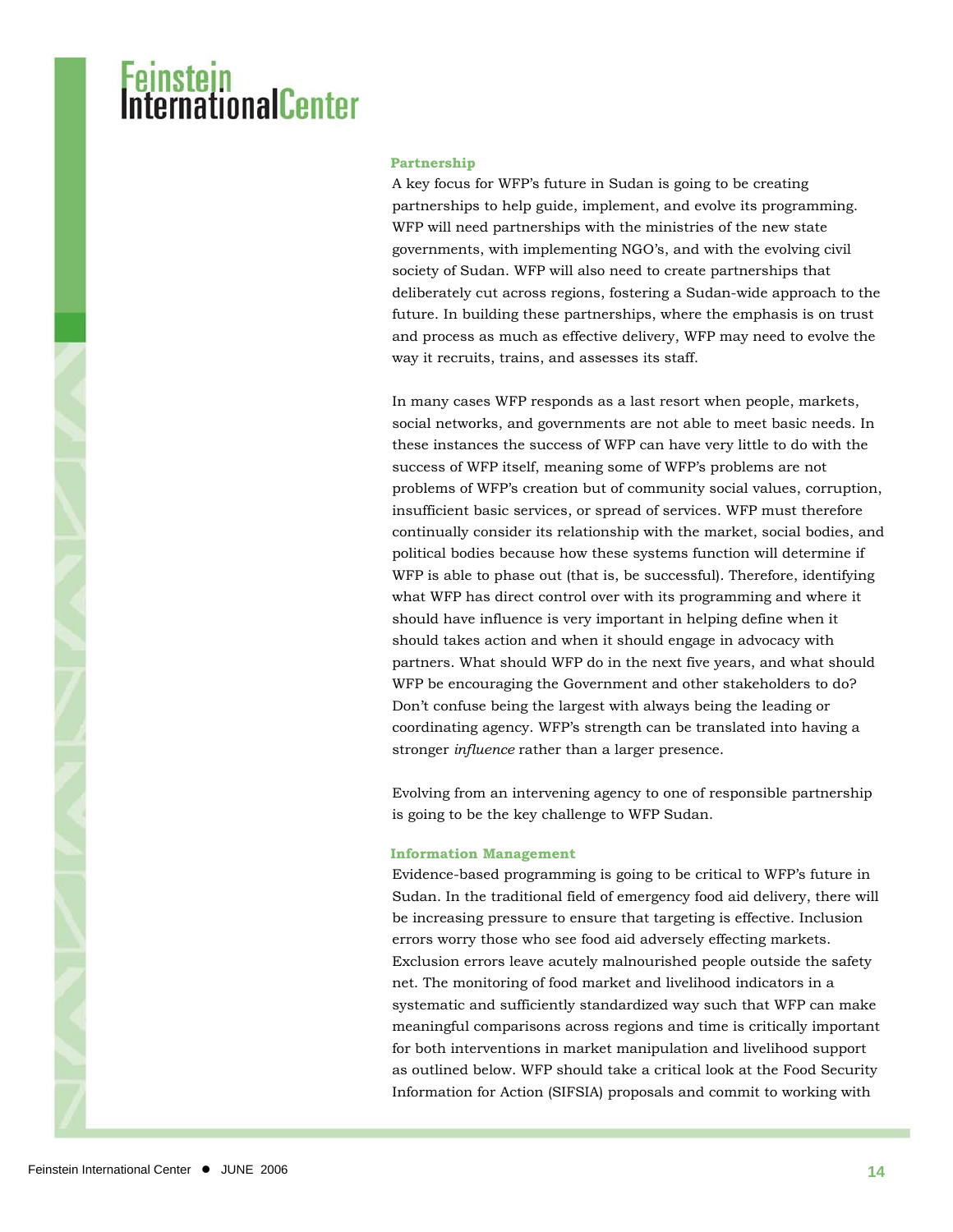### i**nstein**<br>fernationalCenter

them to build a nationwide food security information system. WFP must also champion the need for transparency in this system. Information about food security, food availability, and food choice needs to be readily available to Sudan's civil society and at-risk populations.

WFP needs to keep a wide watch beyond traditional food security indicators. For example, WFP's recent investments in security assessments as part of their logistical operations could be expanded into political assessments. WFP should consider an in-house political analyst who follows the peace processes, key legal and policy reforms, boundaries and administrative disputes, and any other points of conflict. WFP needs to analyze this, integrate this type of information into ongoing assessment and monitoring of livelihoods, and consistently assess the implications for WFP operations and its overall objectives. Scenario development is fundamentally important for all organizations, including WFP. WFP should develop ways to be more anticipative and speculative and link this to its policy formulation processes.

#### **Market integration**

Sudan is approaching food self-sufficiency, but the hungry populations are geographically distant from the regions of surplus production. The road and rail infrastructure connecting productive areas with potential market areas is woefully inadequate. The poor and hungry do not have the buying power to attract food through market forces alone, and it is by no means certain that the oligopolies who control grain trade in Sudan would want to take the risk of trading into the food deficit areas. Nevertheless, WFP has the opportunity to intervene, to nudge the market in the direction of more equitable distribution of entitlements.

WFP should examine what it would take to allow it to purchase food within Sudan in significant quantities even if this purchase is above market price. It should try to stimulate surplus production in deficit areas. It should consider how it can buy surplus from small farmers by being part of the market as a buyer early on in the production cycle, not at the output end. It should critically examine purchases from the few large-scale investors, which may undermine resolution of land issues. It should spell out its role in developing and urging others to develop the road and rail infrastructure vital to breaking the present disaggregated food markets of Sudan. It should reassess the ways in which cash or voucher distribution programs can be used to manipulate viable demand for traded food.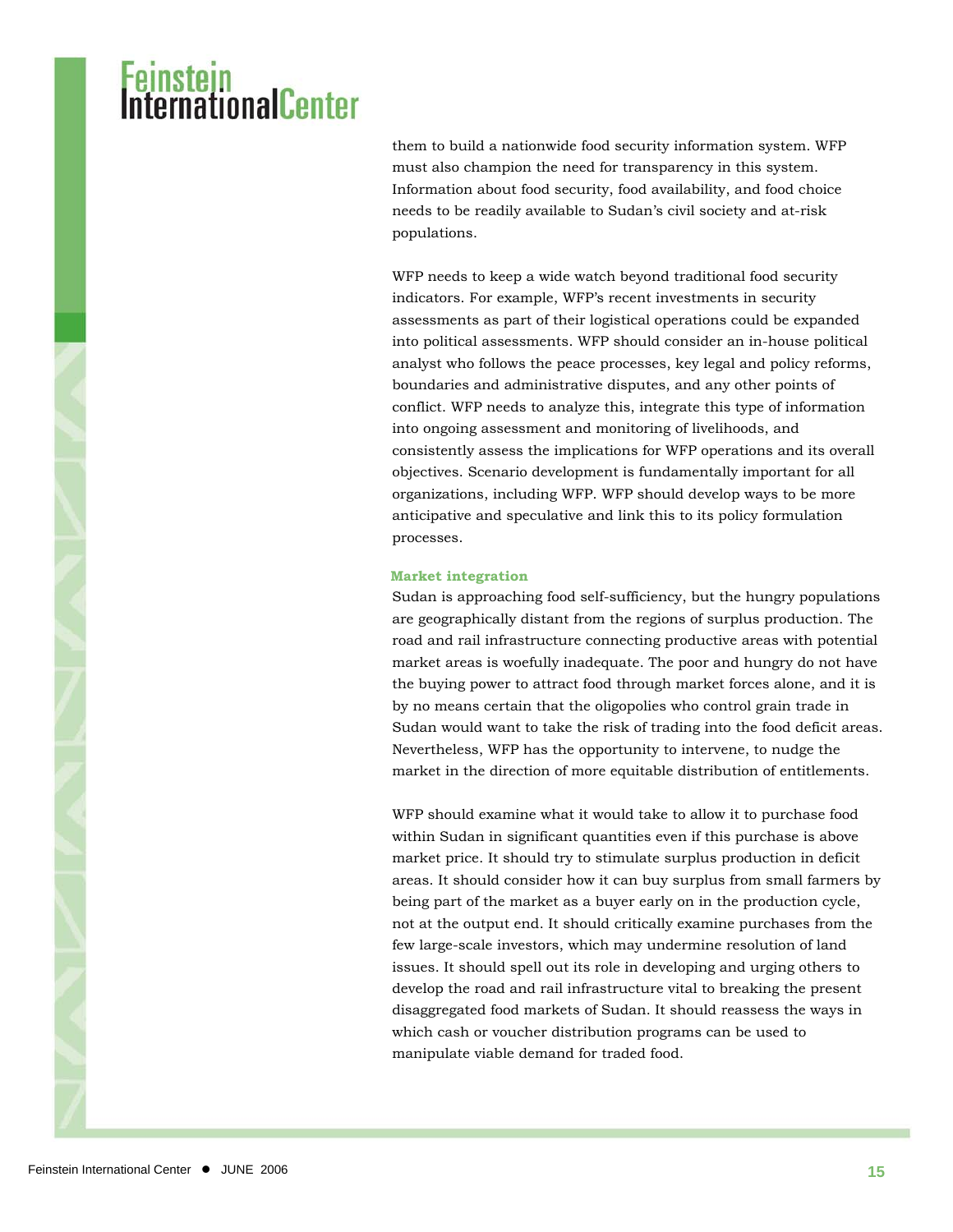#### **Livelihoods**

Livelihoods interventions are about understanding how local economies actually function and then identifying the leverage points where resources and knowledge can be applied to unlock the full potential of the livelihood system. By definition, this approach seeks innovation rather than opportunities to apply pre-existing tools. For instance, if remittances from migrant workers in Libya are a major source of cash for food purchase for Northern Darfurians, and the flow of those remittances is now blocked by the security regime on the Sudan/Libya border, then a viable livelihood intervention might start with discussions among the relevant security forces about ways to meet their security objectives while permitting the flow of funds to resume. This is hardly the application of a pre-existing tool but is potentially a powerful way of changing the food security of northern Darfur.

#### **Emergencies and Protection**

In seeking a different future, WFP must not lose its ability to intervene with food aid in critical life-saving operations. Given that many of these interventions are needed in regions where the at-risk community faces severe security risks, WFP has to take seriously its obligation to use its resources and influence in a way that maximizes the protection of civilians. WFP Sudan may wish to engage in discussions with agencies, national and international, who already explicitly seek to support protection in Sudan. It needs to look beyond the limited definition of protection only in terms of protection from violent abuse acts, and implement the definition agreed to in their Workshop on Protection in 2005 as "protection as action which promotes the safety, dignity, integrity and empowerment of the civilian population." WFP has the opportunity to work pragmatically and approach protection by reviewing the protection dimensions of the project cycle from assessment and registration through to implementation monitoring, etc. For the future, WFP needs to think of emergency aid as assistance and protection.

#### **What Is WFP?**

The most consistent question we heard at the Forum from WFP staff, from Government staff, the agency staff, and from donors was "What is WFP?" Is it a food aid delivery agency? Is it an emergency food security agency? Is it an emergency intervention agency? People ask this because they see the potential for WFP to evolve. The potential for evolution is in WFP's track record, in its unparalleled foot print in Sudan, and in its existing innovations. WFP's partners seem unsure if all this adds up to a changing WFP or just adaptation to the moment. Only WFP can answer this, and answer the question it must, if it is to build the trusting partnerships necessary for the future.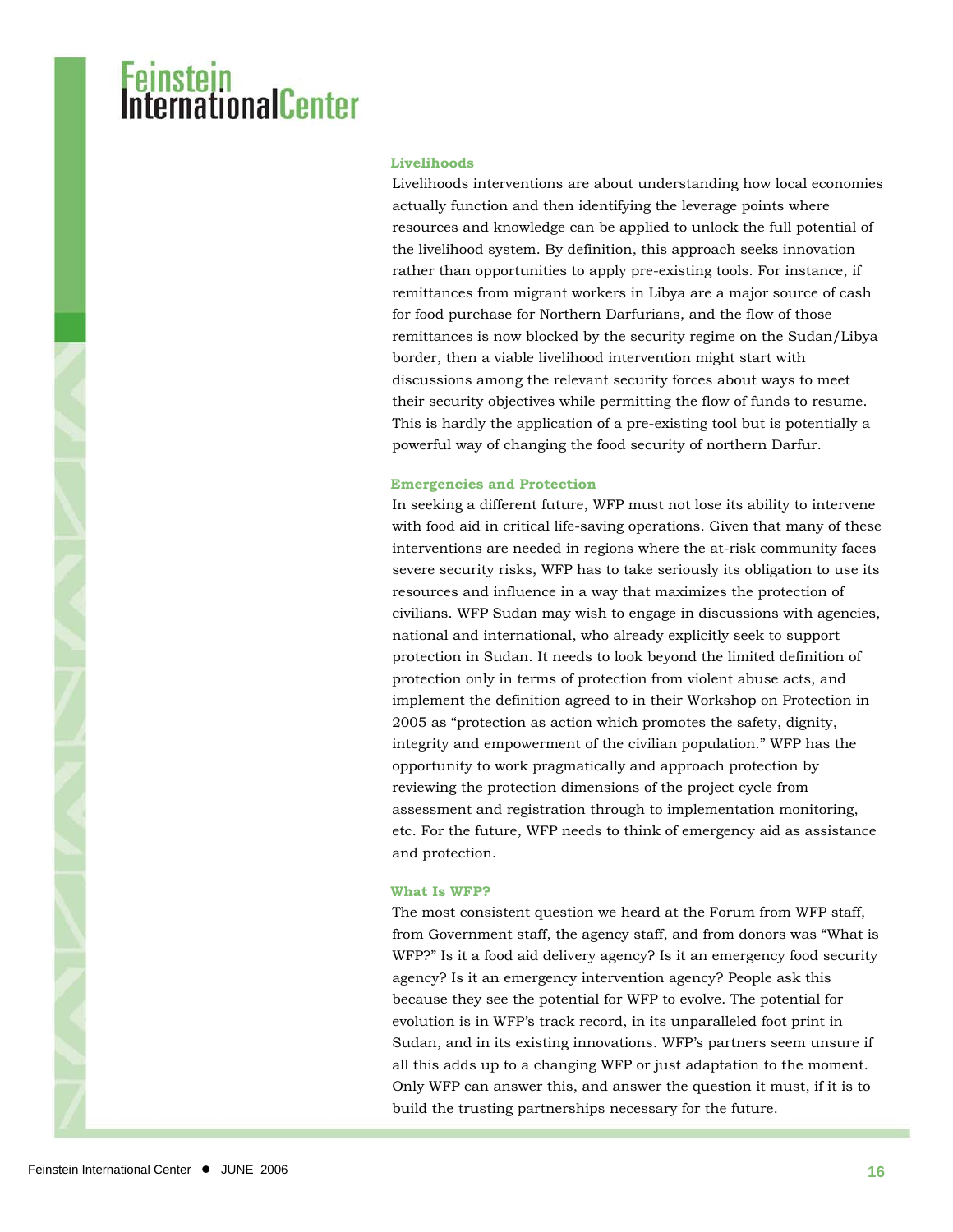### I<mark>nstein</mark><br>ernationalCenter

#### C. Advice from the Forum

Throughout the Forum, there were numerous sessions and mechanisms to try to capture a broad range of critiques, issues, and, most importantly, the advice to WFP for future programming through 2011. There were plenaries, break-out sessions, workshops, and numerous ad hoc side discussions in which participants debated and discussed a number of issues brought up by experts and then both formally and informally provided feedback points of advice for WFP. In addition to the direct discussions, participants also had the opportunity to express opinions and advice on an added-input form. Over thirty forms were submitted. The following is a summary of what was captured in these various mechanisms throughout the Forum. We have tried to keep as close as we can to the language used by participants. Inevitably, with 237 people expressing views, there is not always consensus; thus, at times advice may seem contradictory, but this is the reality in Sudan today. Not every path forward is a clear one.

The majority of the advice fell within five key areas: relationship with the Government, information systems, operational programming, partnership, and protection.

Within these five key areas, the specific pieces of advice have been organized into three categories of potential action for WFP.

- *WFP is advised to consider:* This is based on advice that was categorized by participants as "Points of Agreement."
- *WFP is advised to debate:* This is based on advice that participants had "Alternative Viewpoints" on. Therefore, WFP should consider having an in-house debate on these questions and issues.
- *WFP is advised to further research:* This is based on advice that participants felt were "areas of uncertainty" and needed further research and information. Often, these are questions that need to be asked of other stakeholders such as the Government, donors, and partner agencies before being able to clearly define actions which WFP should consider.

Some pieces of advice are particularly targeted at certain regions. In these cases the region is listed in parenthesis at the end of the sentence.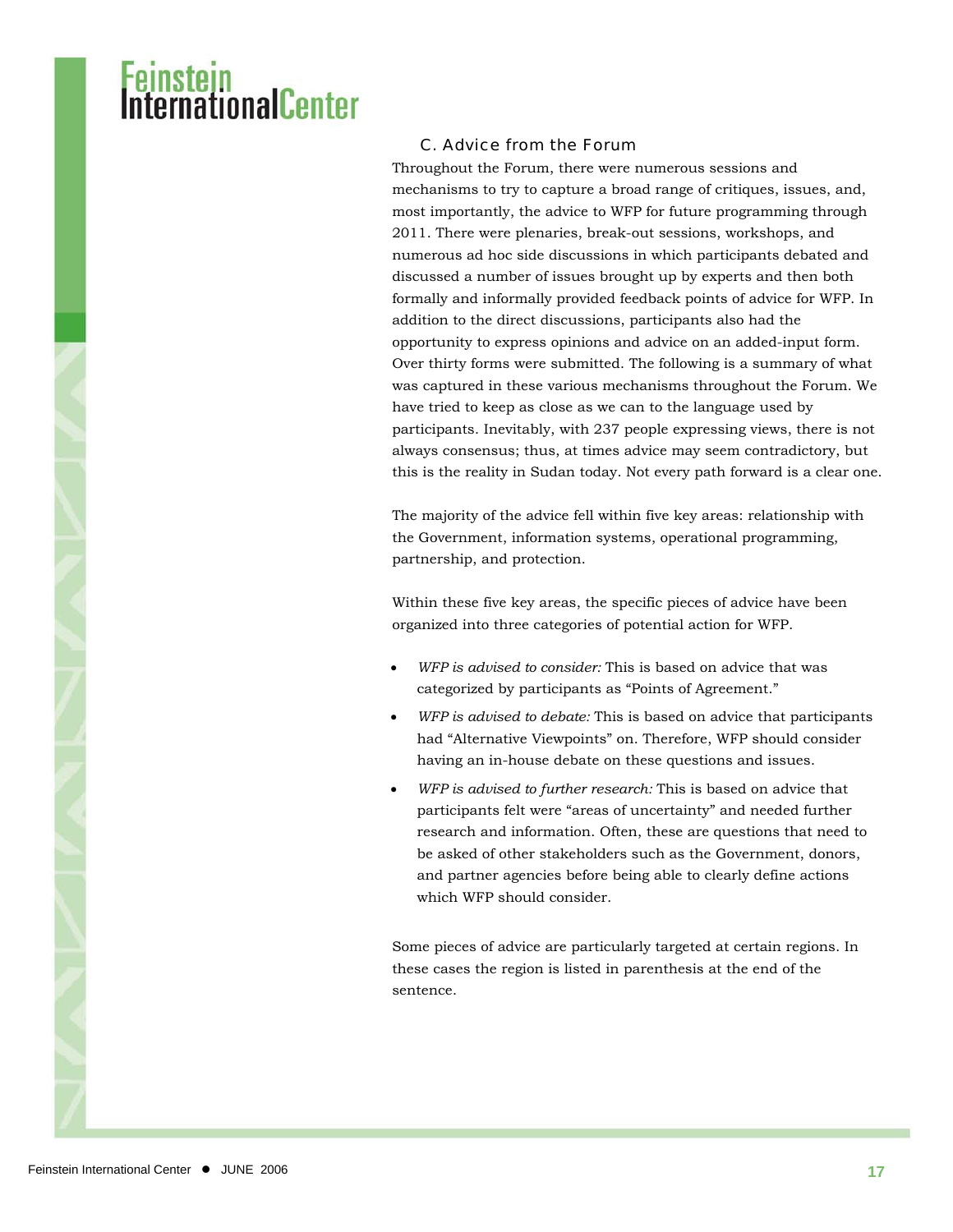**Examples and Ideas** 

*Ethiopia, Joint Assessment:* **Prior to 1996, the Government of Ethiopia (GoE) would come up with their own data figures for food aid needs. No one was clear where the data came from. In 1996 WFP took the initiative to support GoE structures through participation in the annual needs assessment exercises. Now the GoE and WFP together develop one appeal document. This could be replicated in Sudan.**

*Afghanistan, Review of VAM:*  **A DFID grant led to a review of the VAM with support to the GoA which does not just focus on food aid but also cash, market access, access to water, seasonality, etc. This is now a component of a nation-led structure. The Sudan VAM system could be reviewed to see if all are happy with the product. Advice could be sought on how to improve the system to make it more relevant and to move towards a coordinated system. This could lead into a GNUled collective analytical system.** 

#### Key Area: Relationship with the Government of National Unity (GNU)

#### **Coordination with the Government**

*Advised to consider:* 

- Coordination with the Government in the relief stage has worked well. It should now be considered whether new working arrangements need to be established for recovery and development programming.
- WFP needs an initiative to explain what it does to all concerned Government departments. There is a need for WFP to know exactly who the Government counterpart for each issue and activity is.
- WFP needs to internalize the new administrative structures in the South, and the Government of Southern Sudan needs to internalize the work of WFP (South).

*Advised to debate:* 

- Do WFP and the Government need to review and possibly amend the Basic Agreement?
- Does WFP need a new agreement with Government of Southern Sudan?

#### **Capacity-Building**

**Examples and Ideas** *Advised to debate:* 

• Could it be WFP's role to support disaster preparedness and management skills in the line ministries?

#### **Policy Development**

*Advised to consider:* 

- A mechanism should be set up for the Government to give advice to WFP on appropriate foods and nutrition, including the Government's thoughts on underlying causes of malnutrition and strategic approaches.
- There needs to be strategic coordination by State governments to develop and then implement a comprehensive rehabilitation and development plan with technical inputs from the international community.

*Advised to debate:* 

- To what extent should WFP get involved in the development of GNU food security policies?
- To what extent should WFP match or align its policies and programs to national policies and programs?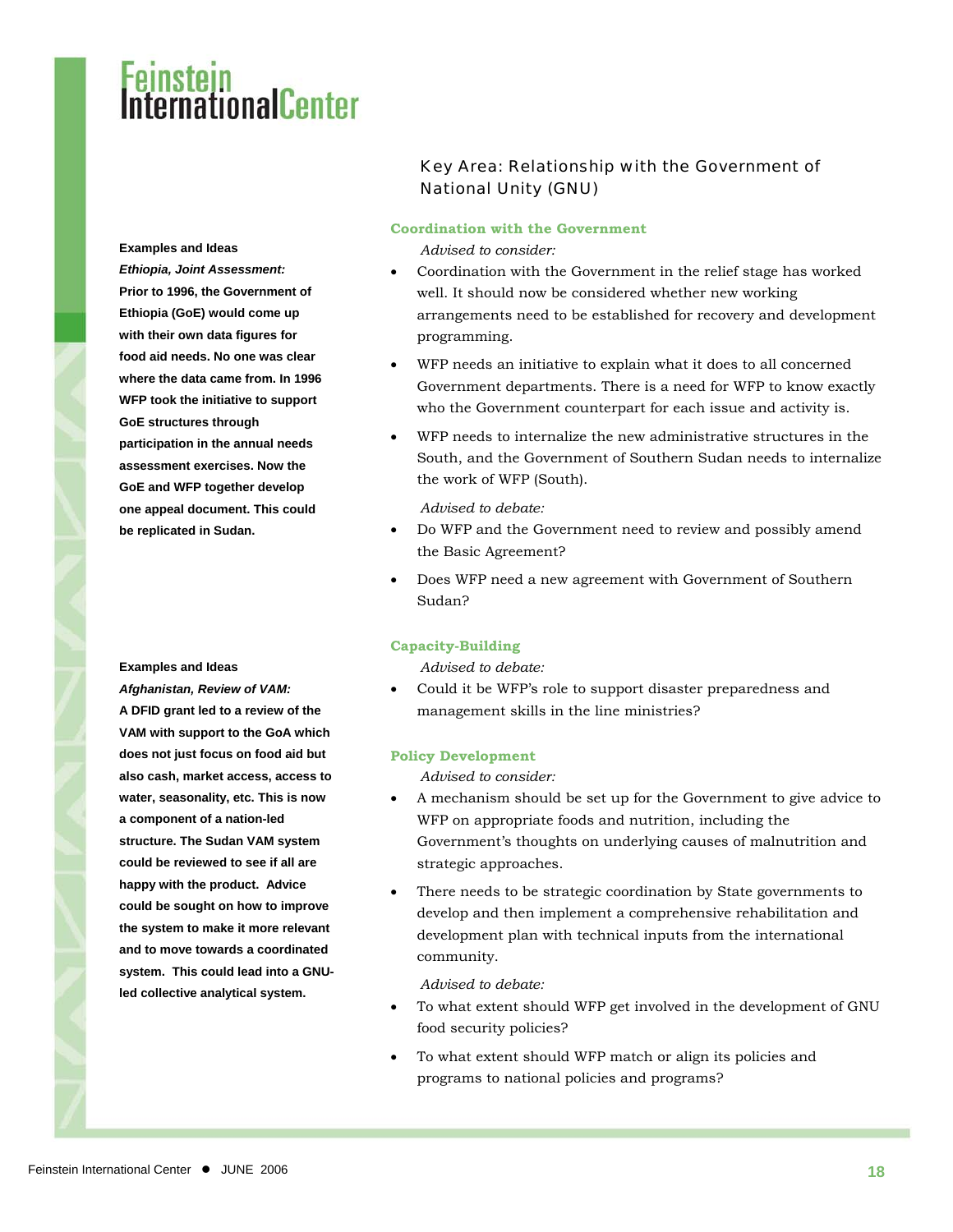### rnationalCenter

- Is it the role of the WFP or the GNU to strengthen sub-regional integration? Who is better placed?
- How can WFP support policies that would support the poor? *Advised to research:*
- WFP needs to better understand laws and policies related to welfare, government expenditures, and taxation in Sudan.

#### **Advocacy**

*Advised to debate:* 

- Should WFP do advocacy to support the implementation of the CPA?
- What is WFP doing to encourage the Government to assume its responsibilities in providing social safety nets to vulnerable populations?

#### Key Area: Information Systems, Research and Analysis

#### **Coordination and Collaboration**

**Examples and Ideas** *Advised to consider:* 

- WFP should rely on partnerships (including line ministries and NGO's) and not take on sole responsibility for data and information collection. Experience from VAC, LAF, and the Food Security Assessment Unit (FSAU) demonstrate the need to support the Government to develop the lead coordination role in information.
- Good practice has already been ensured through capacity-building and close collaboration between WFP and Centre for Statistics/ Ministry of Agriculture.
- Community participation should ideally be included in all stages of information collection and analysis.
- The Annual Needs Assessment (ANA) defines community priorities. Sometimes what is listed may not be food; therefore, other agencies need to review and contribute according to their mandate. The ANA should be used more as an interagency tool.

*Advised to debate:* 

- While the Government is building capacity to be a lead in the information sector, what is the role of WFP in the interim?
- Should WFP take the lead in gathering information related only to food aid, or should it also have the lead in information on food policy?
- How can WFP work with other agencies to share data, coordination and collaboration, and joint analysis?

*Darfur, Interagency Meetings***: The recent interagency sectoral meeting coordinated by UNICEF to improve analysis between the various sectors in heath, nutrition, and food security and livelihoods has led to agreement to move forward into a more collaborative process. A state-level forum now exists, but challenges lie in defining who leads the process.**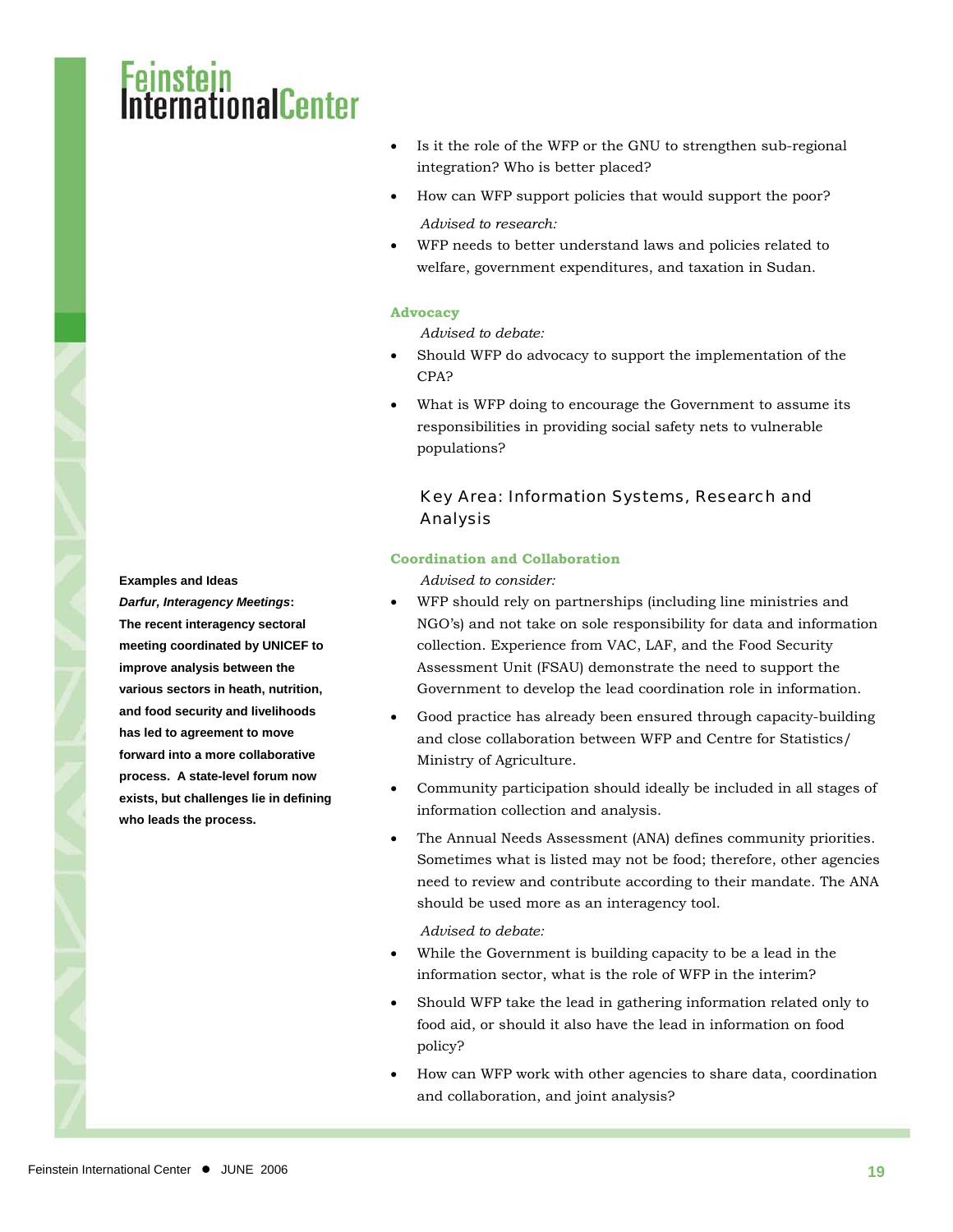## I<mark>nstein</mark><br>ernationalCenter

#### *Advised to research:*

• How can WFP address trust issues and sensitivities with GNU and GoSS on conflict-related data and build consensus with other partners on methodologies for data collection and analysis. The example of the links between contextual changes in North Darfur and changes in information collection should be reexamined. WFP needs better to understand how conflict affects information systems and how conflicts hinder the ability to build consensus about food needs and drought impact.

#### **Information Collection Methodology**

*Advised to consider:* 

- There is a need to focus on what the existing information systems in Sudan are and what lessons have been learned from past experiences (low levels of skills, attitude, technology etc.) to ascertain what is needed to make information collection successful in the future. This is what the LAF has been doing with members under the GoSS and SSCCSE for the last 2 year and WFP should consider participating in the process.
- Harmonization of information collection tools and methodologies should be sought. WFP could commit to the analytical approach agreed within the South Sudan Centre for Census, Statistics and Evaluation/Livelihoods Analysis Forum (SSCCSE/LAF) that is currently ongoing. When this is subsumed within SIFIA this will avoid having to re-invent the wheel and replicate the last two to three years' work finding consensus on this issue.
- WFP should assist in the monitoring of key data and broadening the statistical base.
- There is a need to standardize the data collection assessment methodologies, for example, using Sphere standards as a tool to standardize the methods used.

*Advised to research:* 

• Funding for information systems can be a challenge where there is reluctance by the GNU to endorse the outputs and the findings of the analysis. There are examples of this from SCF/UK in Darfur and CARE in Kordofan where the GNU was reluctant to accept findings and endorse results of nutrition surveys. Will the GNU be willing to finance programs and endorse the findings in the future? How will this affect WFP?

#### **Information Collection: Subject Matter**

*Advised to consider:* 

• WFP should assist in the monitoring of key data and broadening the statistical base.

**Examples and Ideas**  *Replicate Food Aid Forum:*  **WFP should consider holding a similar Food Aid Forum in Nairobi or Juba on improving coordination in Sudan. There is a risk that other actors are not aware of the Khartoum Forum, so we may find other agencies "reinventing the wheel".**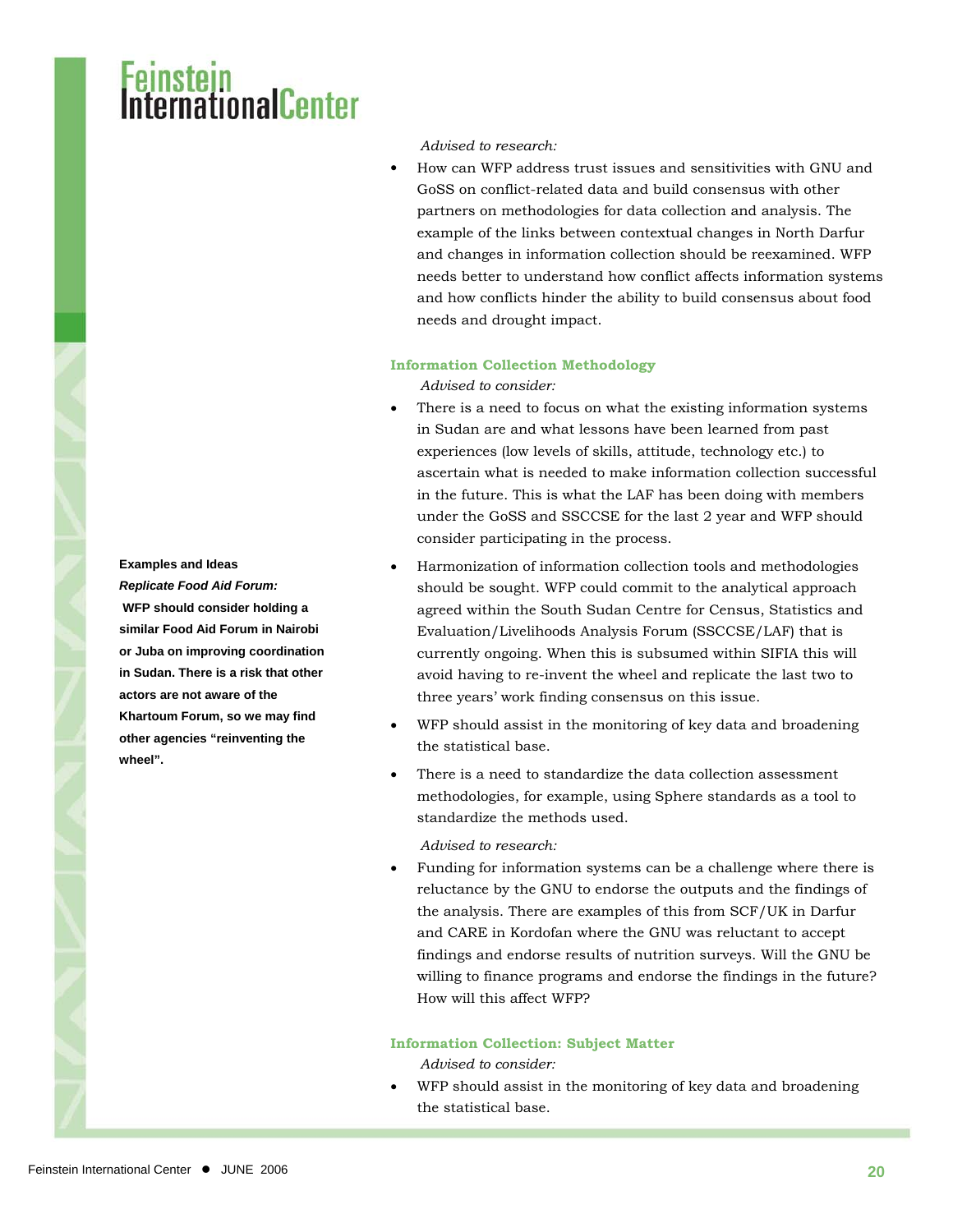#### **Examples and Ideas**

*Analysis of Food Aid in South:* **WFP needs to better understand what is happening at its distributions—the cost and benefits to the people. The analysis of general distribution of food aid (especially in the south) needs to be strengthened. WFP currently does monthly distributions to address a seasonal problem. For twelve years and for almost every month those years' women keep showing up for several days to get food aid, even when it is consistently as a low as 3-6 kg. Unless they are being forced to come (which may be a possibility), there must be benefits that WFP is unaware of. Most likely it is not the calories but the type of food that is the incentive. Sorghum is probably more important to the diet than other types of foods, or it may hold a high cash value. For some women the food may also equal profits that could be made in a couple of days of work. In order to know the real value of the distributions and if they are necessary, further assessment is needed.** 

- There is still a lack of knowledge on basic facts of what is happening in the south. More information on the evolving situation in the south is vital.
- WFP should gather more information from a regional agro-ecological perspective; impact of local purchase on market prices and local production; impact on transportation infrastructures (including transporters); their food and income sources besides cereal such as labor and livestock, goods, etc.; and changes in consumption patterns.
- More information and implementation strategy is needed on indigenous practices, traditional crop varieties, local initiatives, impact of internally displaced persons and returnees on receiving communities (Three Areas).
- To be able to support sub-regional integration, WFP would need to collect better information on surpluses and deficits and assess the hindrances to and the opportunities for food access (not only food availability). This involves assessing purchasing power.
- WFP should look beyond how people achieve or don't achieve "sufficiency," to what people are trying to achieve as a livelihood. *Advised to debate:*
- When we look at the Annual Needs Assessment (ANA), it seems that it focuses mainly on food deficiencies and not much on livelihoods. Should the ANA be modified/redesigned so that the essential information on livelihoods is gathered (as is done by the LAF in southern Sudan)?
- Should WFP support the GNU in data collection on early warning, distribution from surplus to deficit areas, and social safety nets?
- Should WFP participate in the process of collecting available data on levels of needs and basic services?
- How should WFP deal with the States that are not currently included in the ANA?

#### **Implications of SIFSIA on WFP Sudan**

*Advised to consider:* 

- SIFSIA offers potential for coordination and provides a link to policy. WFP should engage in SIFSIA and provide technical support where appropriate and eventually be the end user of the information generated.
- WFP should retain its lead role in emergency assessments but should not duplicate the information SIFSIA will gather, specifically information on food aid needs, possibilities for local purchase, etc.

*Advised to debate:*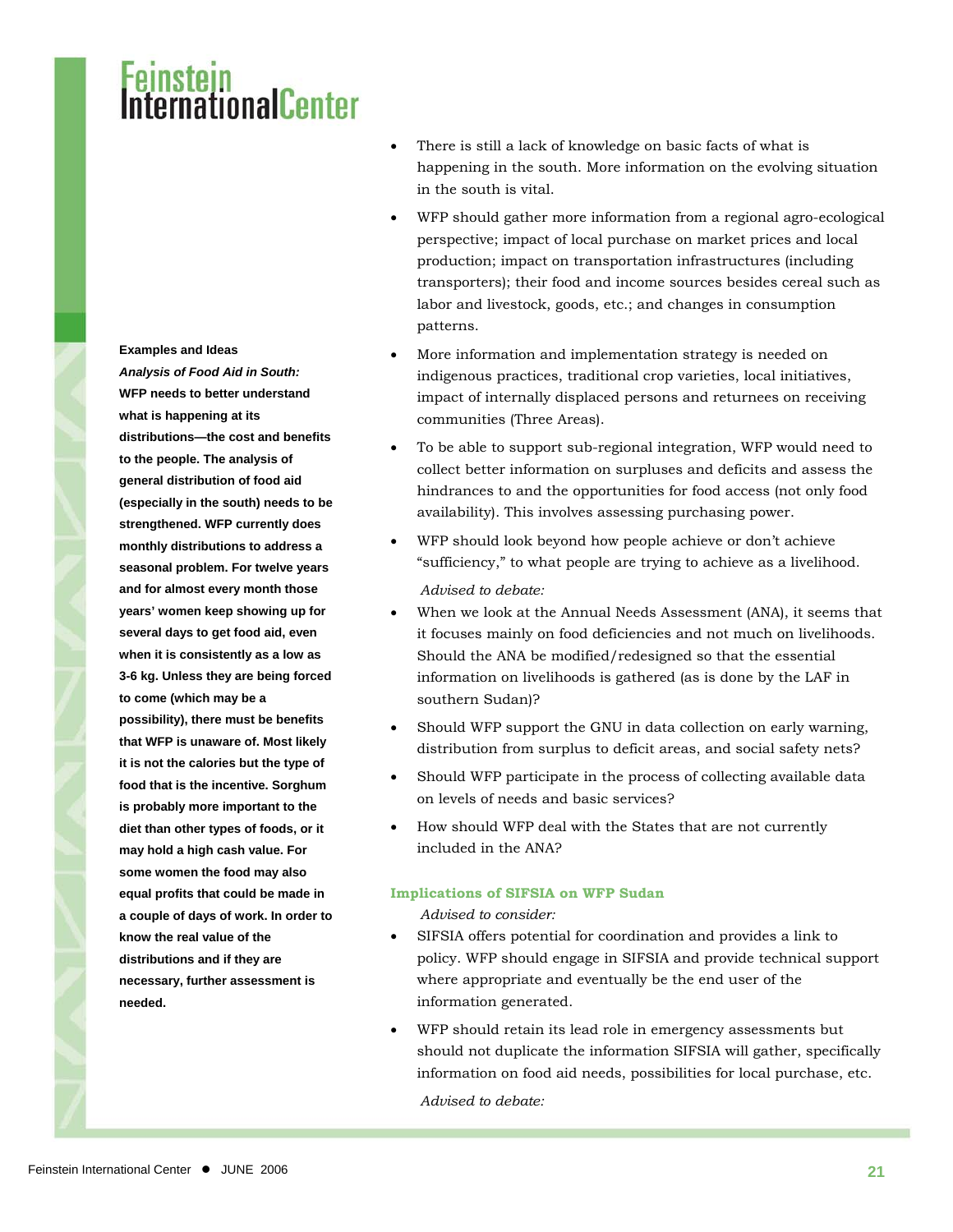### <mark>nstein</mark><br>ernationalCenter

- SIFSIA is not yet up and running (projected for 2007)—what happens in the meantime? What should WFP's role be?
- Should WFP support and commit to the LAF initiative?
- Relationship with other on-going analytical forums like LAF: Given all the logistical constraints, will information enable timely decision-making for operational agencies like WFP?

*Advised to research:* 

- Will SIFSIA be able to handle the coordination necessary to be able to obtain all of the data collection by various agencies?
- Will SIFSIA be "neutral" enough in gathering information since it is funded using Sudanese funds frozen by the EU? Policy is a 50% match from GNU to externally funded projects, and costs are \$25 million for four years.
- Will SIFSIA be able to capture all the livelihoods information, for example income, consumption, etc.?

#### **Analysis**

#### *Advised to consider:*

- WFP should ensure that there is an analytical framework to help pull together different information against a contextual picture, thereby allowing a much greater opportunity for analysis, consensus-building, and programming. WFP should capitalize on the successful examples of the technical committees that were developed with SCF/UK, Oxfam, WFP, and GNU counterparts where data was reviewed and analyzed and where the committee determined the needs for the state for that year. Oxfam has had similar experience in southern Sudan with the GNU and communities where priorities are defined and used to develop programs. The analysis was used to improve understanding with the actual problems and what needed to be done. It also improved consensus between different agencies.
- One of the roles for WFP should be to understand the market in which it is operating, to be better able to support and transfer food from surplus to deficit areas.
- Experience with the Food Security Analysis Unit model coverage of evidence would be useful to pull in information for a common analysis.
- WFP should invest more in analyzing the social, political, and economic context in which it operates. It needs to assess where cash and food distribution are inducing dependency, and gain a better understanding of the Sudanese culture and environment. VAM needs to be better used in the West.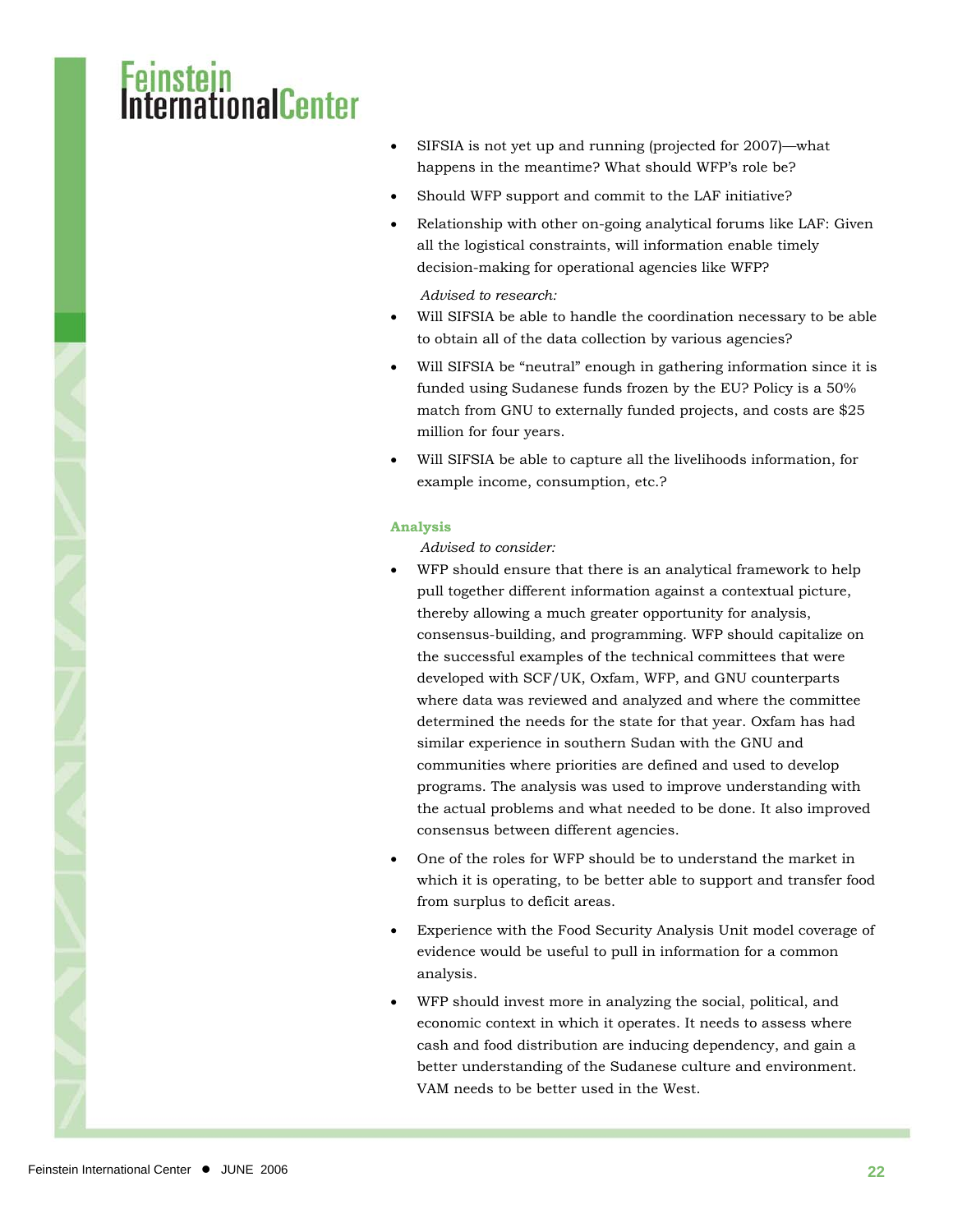### sten<br>mationalCenter

- WFP should take the lead in establishing monitoring systems for WFP interventions, including development of a database to enable analysis of the data.
- WFP should do more analysis of solutions, not just problems.

#### *Advised to debate:*

As there is currently no standard framework for an information system and analysis in Sudan, should WFP take the lead in developing one, or is it the role of the GNU? Who should fund it?

#### *Advised to research:*

- Would international agencies together with relevant line ministries be willing to take on the lead for information in relevant sectors so as to decentralize information gathering and analysis which might reduce the time lag between collecting data, undertaking analysis and sharing the data, e.g., UNICEF's taking the lead in analyzing nutrition and education data, WFP's taking the lead in market data, etc.?
- Would donors be willing to be more flexible with funds and resources to meet the needs for improved information systems that are not just about food?

#### Key Area: Operational Programs

#### **Food Aid Interventions**

*Advised to consider:* 

- WFP should consider if the food ration provided is encouraging a balanced diet and to what extent the WFP food ration is influencing general food consumption patterns.
- WFP should continue to provide food aid in the current context of Darfur because of the limited opportunities of other livelihood support interventions.

*Advised to debate:* 

• How successful is WFP's current targeting of food aid, especially in the South? Are the most vulnerable, conflict affected, and drought affected populations being served?

*Advised to research:* 

- Who is most influencing the decisions for continued food aid and are those decisions in the interests of community driven recovery and development?
- Has donor pressure been the reason behind the distribution problems remaining unaddressed, or is it simply a question of logistical and management constraints?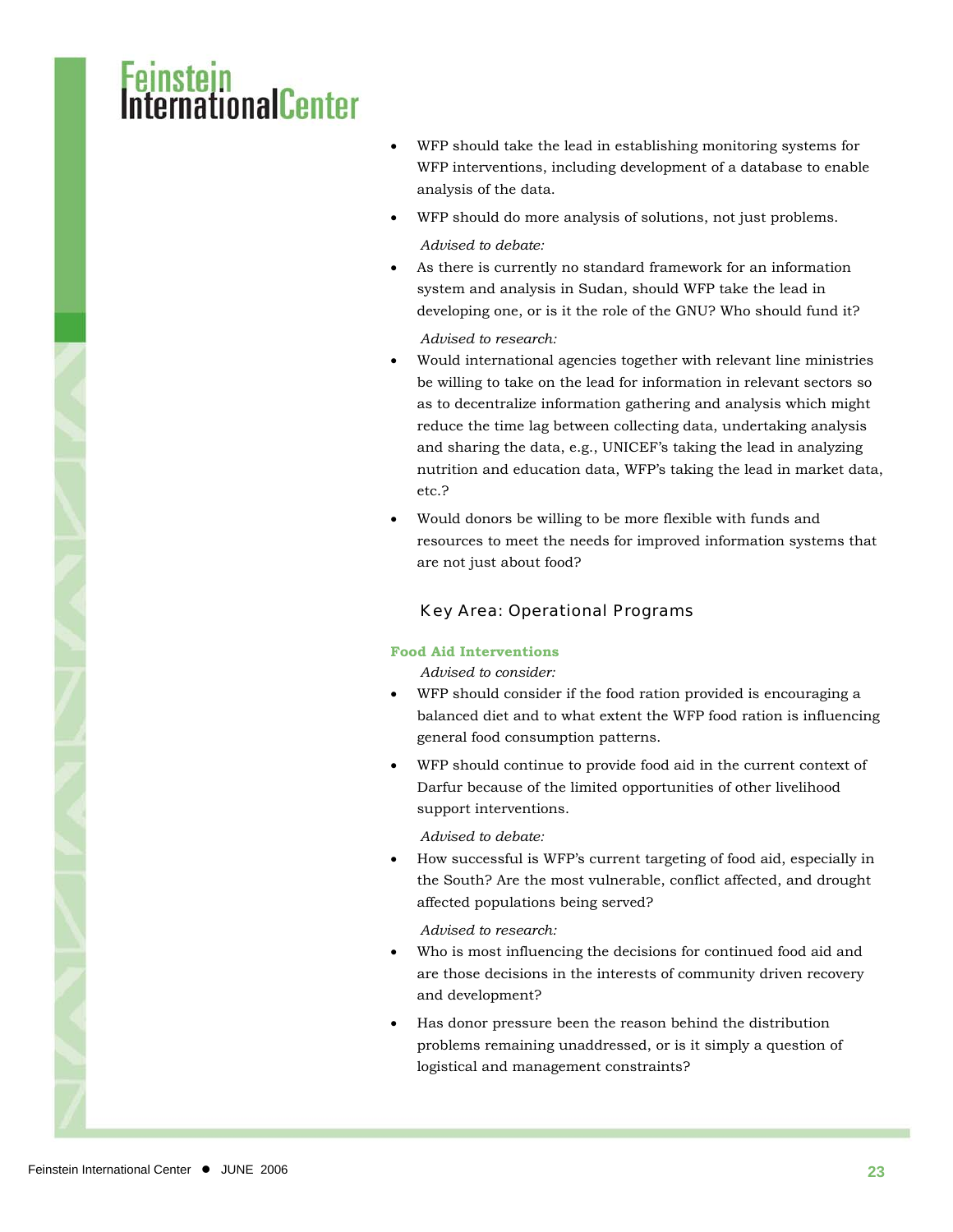### Feinstein<br>International<mark>Ce</mark>nter

#### **Examples and Ideas**

*Stimulating Local Production:* **Can WFP create incentives for local farmers to produce for the local market and national consumption? Currently many small farmers only produce for themselves. The market is limited and poor for their goods. The groups that can take risks and invest in surplus production are the few large-scale producers who know if the market (and WFP) fails to buy their surplus, the government will buy it or help protect their monopoly. That safety net needs to be there for the small producers as well. WFP could have a small but very important role in local purchase, supporting local farmers by providing the incentive to produce quality foods with a system of "insurance" to small holders. Producers, especially small and poor farmers, will not produce surplus based on the potential of an assessment team assessing their surplus and only possibly getting funding to buy it (if policy permits). Small farmers are generally in negotiations with buyers at the beginning of the production cycle and base their decisions on their own cost/benefit analysis.**   *(Continues next page . . .)* 

- In the CPA era, will one of the possible harmful affects of continuing food aid be fewer resources for the less developed forms of interventions, and, if not, will they complement each other?
- How will the outcome of the WTO and FAC negotiations impinge on WFP's food aid operations in Sudan?

#### **Project Food Aid Interventions**

*Advised to consider:* 

- Currently programming of WFP is resource-driven, rather than needs-driven. But food itself is not enough (e.g., impact of school feeding on enrollment rates versus quality of education).
- Ensure food aid for public works is complemented by enough nonfood aid resources from other partners.
- WFP should provide more direct support to women's groups and inpatient feeding since malnutrition among children is often linked to poor health of mothers.
- WFP can be very good at food-for-work (FFW) especially in recovery period. Food-for-education (FFE) and food-for-training (FFT) are areas to channel food for rehabilitation activities.
- WFP should consider FFW in North Kordofan for watermelon production of local varieties.
- WFP should ensure it has strategies to phase out FFW and food-forrehabilitation (FFR) over the mid-to-long term (especially in the East).

#### *Advised to debate:*

- WFP should continue to use and develop alternative modalities of food deliveries—FFE, FFW, food-for-assets (FFA)—especially in marginal areas supporting traditional agricultural producers. Institutional feeding in hospitals. Supplementary feeding programs, therapeutic feeding programs, and fortification should also continue. FFW could also be used to ensure access to safe water.
- If WFP continues to shift toward promoting food security rather than addressing emergency needs, more coordination with other actors is required, and interventions such as FFW/school feeding should be assessed based on their impact on food security.
- WFP should more carefully take into account other factors that affect the implementation of its project food aid programs, for example provision of clean water in FFW projects.

*Advised to research:* 

• In which cases has WFP acted as a catalyst for other partners to engage in project food aid for recovery?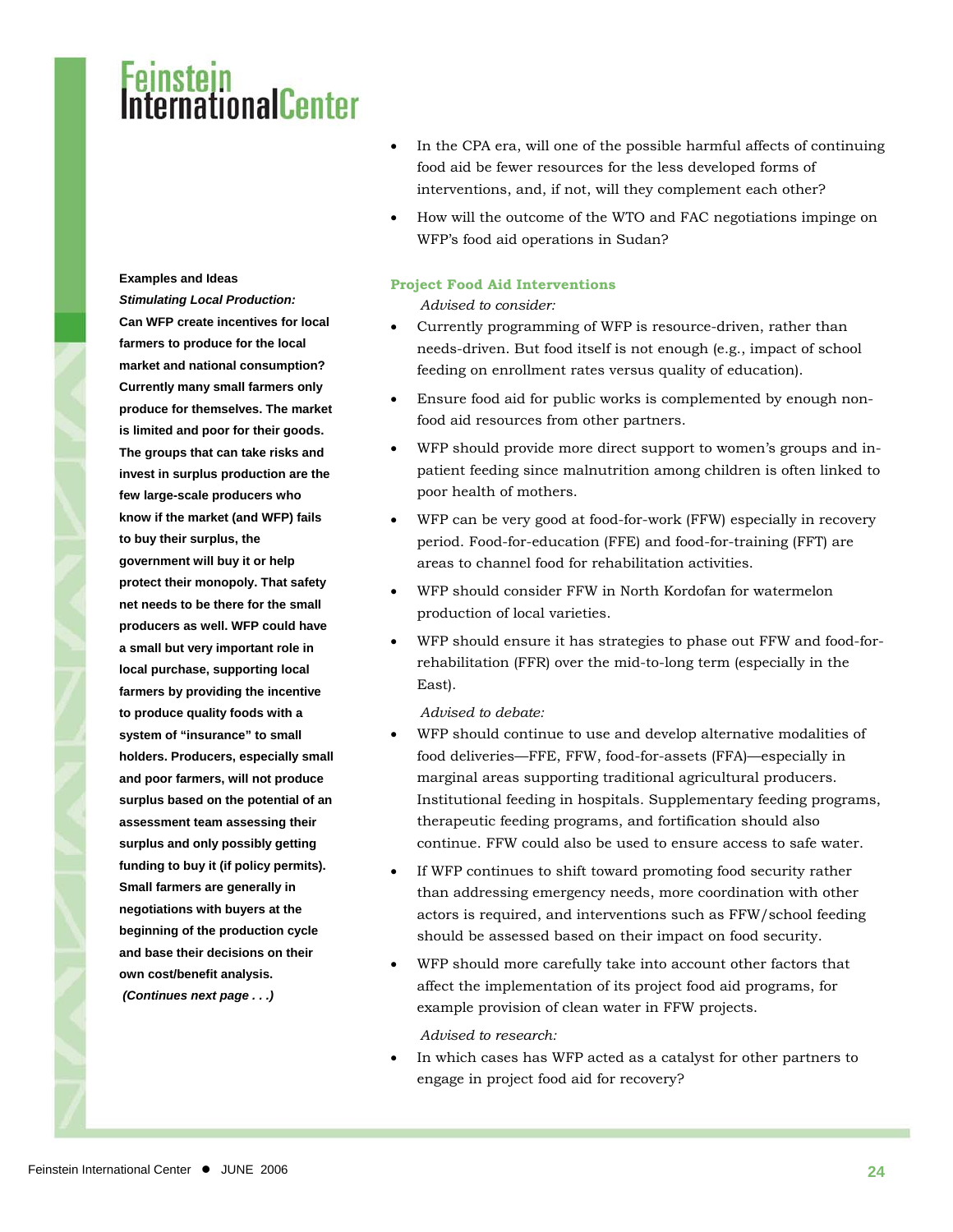### **Instern**<br>ternationalCenter

**WFP can provide "insurance" by giving some guarantees (possibly through a cooperating partner) to small farmers that, if they produce surplus, they are guaranteed a market. This requires a donor willing to put in a set amount of money for several years. In addition to the money, a group (not Government) would need to help organize farmers to negotiate the collective production and price, collect the surplus, and help with quality control like processing, packaging, and fortification. WFP would also need to consider not buying only from a few large-scale producers or traders.** 

#### **Non-Food Aid Interventions**

*(Continued . . .) Advised to consider:* 

- WFP should continue to support roads and infrastructure. Where one has roads, one has access to markets for the people's produce. Without roads there will be no cross-border or regional integration. This is a problem for the South and the Three Areas, where there are major constraints to bring goods in and take goods out.
- WFP should promote indigenous crop variety and off-farm production (forest products) through local purchases.
- WFP should improve processing (blending, fortification, packaging) distribution, storage, and transport.
- In the post-conflict setting WFP should be promoting food security by supporting small/traditional farmers (concept of "orphan agriculture") and support diversification of production including provision cash inputs.
- Post-war, WFP needs to contribute to reconstruction, reintegration of returnees, and drought recovery and also coordinate with the Government and other NGO's on environmental protection.

*Advised to debate:* 

• How can WFP support the removal of additional barriers to strengthening sub-regional integration: limitations of the transportation network itself and lack of purchasing power of poor/deficit areas/people?

*Advised to research:* 

- How can all partners move away from the issue of food and toward the issue of making all of the people of Sudan more productive? Who will increase the skills and capacity of the people, and what is WFP's role?
- What are the prospects and timeline for rectifying macroeconomic policies, such as appreciation of the dinar, which have a negative effect on sub-regional integration?
- What are the prospects for the successful implementation of the CPA and DPA, particularly the clauses regarding progressive land legislation? How would various scenarios for peace affect subregional integration and food needs? How would the potential conflict in the East affect food security needs?

#### **Salt Iodization**

*Advised to consider:* 

WFP activities can support key production activities, social mobilization, and monitoring to support the Government national framework to meet objectives of universal salt iodization (USI). WFP's focus should be more on prevention of malnutrition rather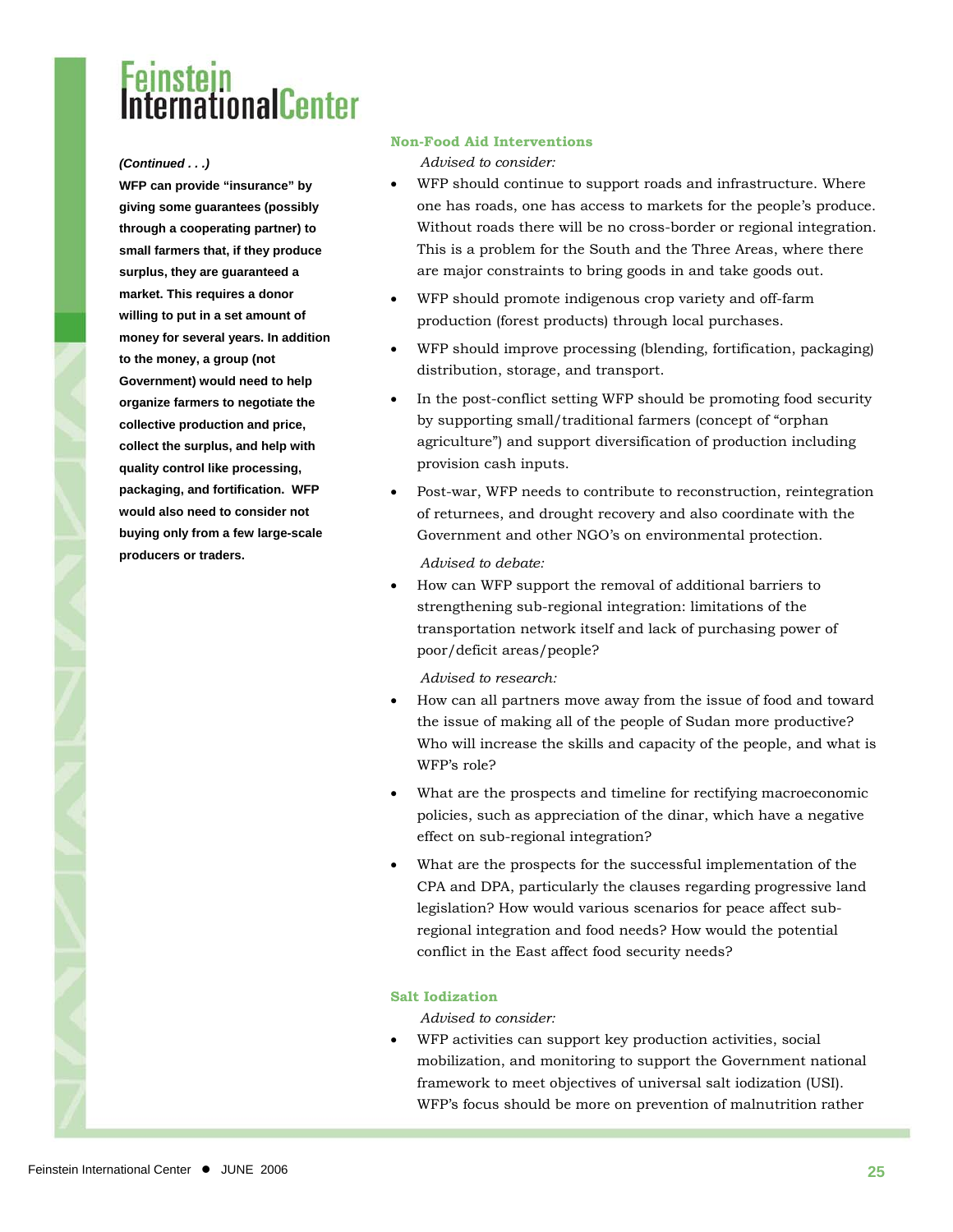## i<mark>stein</mark><br>rnafinnalCenter

than cure, for example the use of iodized salt. WFP should continue distributing the iodized salt as part of their food basket.

#### *Advised to debate:*

- Not all states are receiving the same support in addressing iodine deficiency disorder (IDD). Can WFP encourage the GNU to give priorities to areas were IDD is endemic, e.g., the White Nile and where WFP has no presence, or can it encourage alternative vehicles for iodine (water, flour, etc.)?
- Could WFP put all actors involved in salt iodization together, especially the salt producers, to support the production of iodized salt?

#### *Advised to research:*

- How can WFP support updated national data preparation to map out areas where iodine deficiency is still prevalent to reveal regions or areas where iodized salt supply chain is failing?
- What is the role of WFP in monitoring and accelerating the Sudan progress towards USI?

#### **Nutrition and Micronutrient Interventions**

- WFP needs to act in collaboration with other groups to address malnutrition. It is a structural issue. Food aid is not enough. There is a need to revisit program design to support addressing root causes of malnutrition (how to support water, education, health, capacity building, livelihoods, etc.) (especially in the South).
- There is a need to look at quality control of food (micronutrients, safety, etc.). Micronutrients are a critical factor for long-term food aid dependent populations. This issue goes beyond fortification to include promoting/providing indigenous varieties of crops and off farm foods. The "wild foods" in rural Sudan probably do the most to add diversity to the diet, even more than farmed foods.
- WFP should review the national nutrition policies such as food fortification and emergency nutrition. Interventions are addressed in the policy and this can help guide WFP response.

*Advised to research:* 

Who could develop a national nutrition information system?

#### **Livelihood Interventions and Approach**

*Advised to consider:* 

It is WFP's responsibility to consider what they are doing in a wider context of livelihoods but is not necessarily their role to ensure that NGO's are coming up with livelihoods projects.

**Examples and Ideas** *Advised to consider:*  **WFP has a very developed logistics network in Sudan. Trucks delivering food to remote communities arrive loaded with food, but they leave the remote regions empty on a return journey. The return journey of WFP trucks could be used to support remote farming communities who are trying desperately to reach the market area by transporting goods to markets. Conveniently, markets are often located near WFP return bases. This intervention could be coordinated with the NGO community.**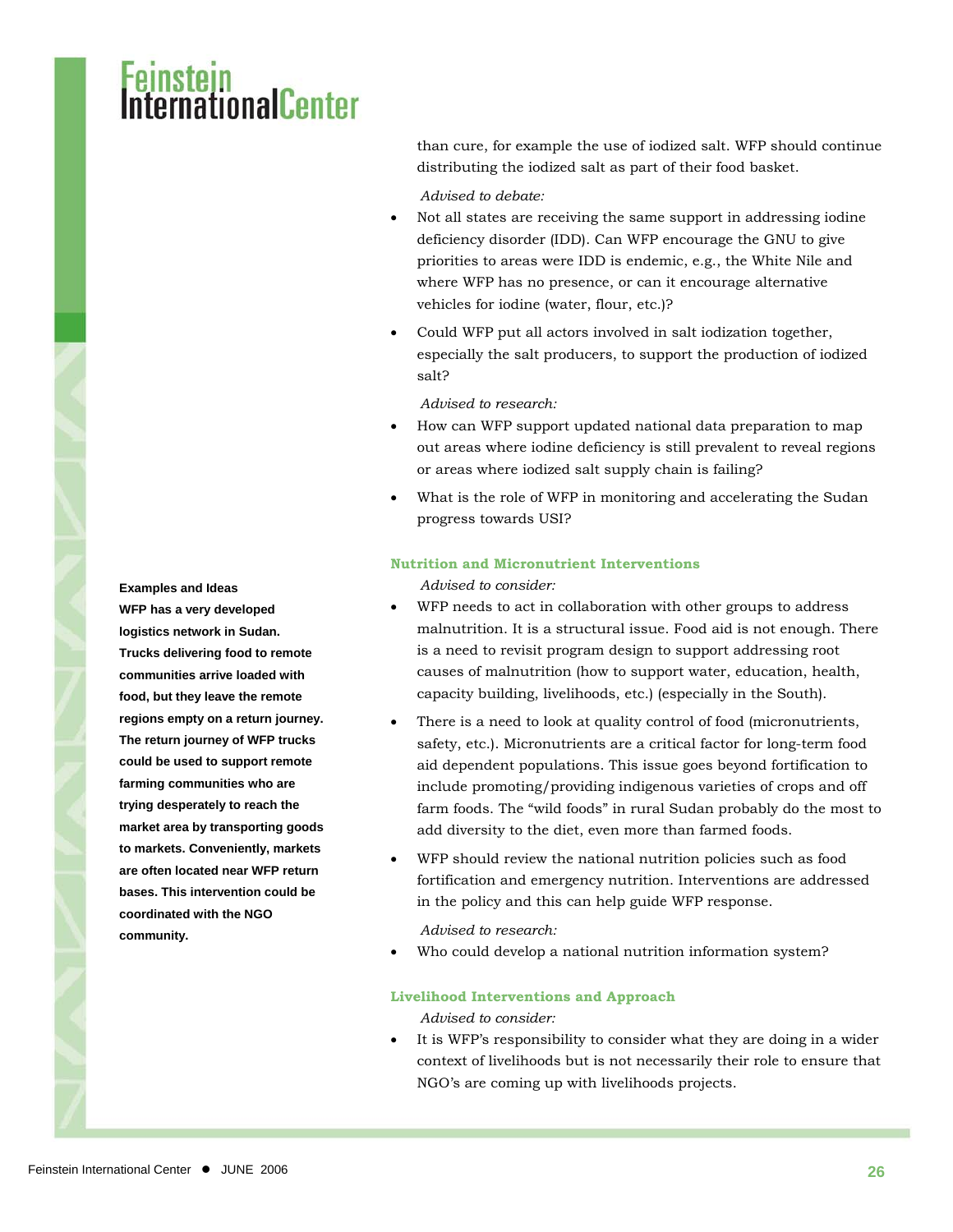### steni<br>mationalCenter

- WFP should internalize the findings and the recommendations of the TANGO report, which in the immediate term should inform smarter food aid interventions.
- Conduct advocacy in order to support livelihood efforts at the policy and institutional level (as well as local level projects), especially in the West.
- WFP should incorporate livelihoods analysis into the ANA. *Advised to debate:*
- Is WFP merely a food aid agency or a food security agency?
- While WFP cannot be expected to do everything, it should participate and define its role in the coordination process of ensuring there is a collective process of the GNU, international community, UN, NGO's, etc to ensure the provision of basic services and ensuring livelihoods and food security (especially in Three Areas).

#### **Supporting the Establishment of a Strategic Reserve**

- *Advised to debate:*
- Should WFP assist in the establishment of strategic reserve mechanisms/storage facilities in strategic areas? How can WFP support the bolstering of linkages between federal and state levels?

*Advised to research:* 

What are the implications of supporting State level Strategic Grain Reserves in eastern Sudan through the provision of food (both in political and economic terms)?

#### **Cash Interventions**

*Advised to consider:* 

- Cash interventions can be a good idea depending on market capacity, cultural factors, relevant targeting, appropriate policy/market environment. Further analysis is needed, and WFP has to have a role in that analysis.
- Interagency coordination is key to successful cash interventions. *Advised to debate:*
- Could cash intervention be the alternative to food aid? The market capacity to absorb cash intervention depends on causal factors. Cash interventions could distort the urban/rural market.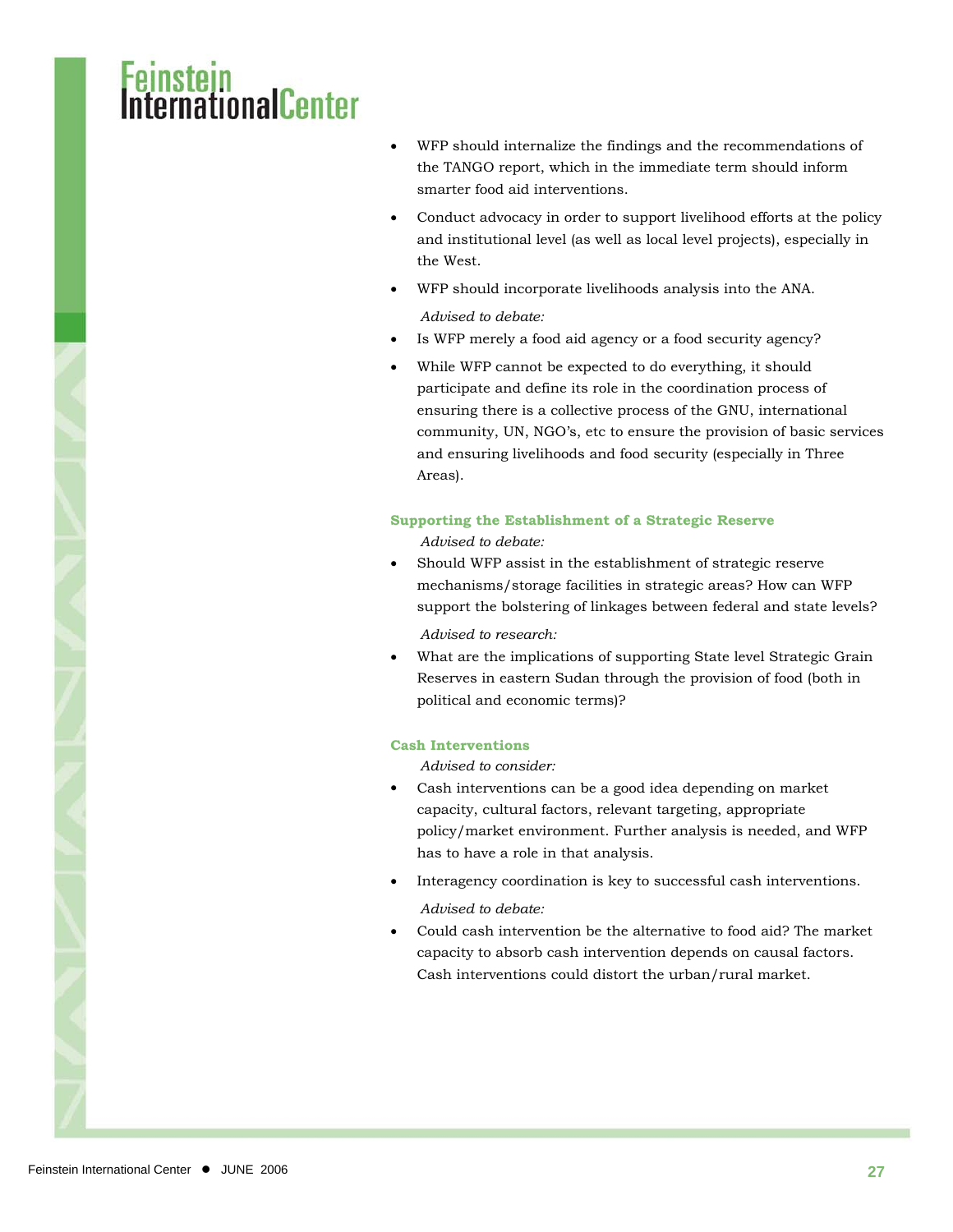#### **Examples and Ideas**

**As part of an Exit Strategy, the WFP should make plans to attract the Sudanese Diaspora through headhunting and creating favorable grounds for the return, such as making UN jobs available. WFP should also support the transfer of skilled Sudanese workers into relevant governmental structures. An agreement with the government could be made for WFP to recommend ex-UN staff, both Sudanese, Sudanese Diaspora, and non-Sudanese who would like to live in Sudan. Advocacy for these types of partnerships should begin.** 

#### Key Area: Partnerships

#### **Strategy Development**

*Advised to consider:* 

• WFP should develop a "Partnership Strategy" based on an understanding of a stakeholder analysis, that is, who the partners are, roles, capacities, and relationships at all levels. The strategy should include prioritizing areas of interventions based on stakeholder groups. It should lay out clear objectives and related actions for all partnerships.

*Advised to debate:* 

- Should the Government or WFP lead in developing such a strategy?
- To what extent should Millennium Development Goals (MDG's) and the UN reform process guide WFP?

*Advised to research:* 

- What is WFP's current capacity to foster partnership?
- What is WFP's role and capacity in harnessing social capital among the Sudanese Diaspora?

#### **Communication**

*Advised to consider:* 

• WFP should put in place mechanisms to improve accountability, transparency, and two-way communication.

*Advised to research:* 

• WFP needs to further assess and build on successful examples of improving two way communications between communities and all partners.

**Joint Assessments and Evaluation (see also information section)**  *Advised to consider:* 

- There should be increased joint assessments and evaluations such as TANGO and the Nuba Mountains Programme Advancing Conflict Transformation (NMPACT).
- There need to be some external evaluations of WFP that prioritize participation of national and local stakeholder groups.
- WFP could foster "National Coalitions" of stakeholders to address specific issues such as fortification. Example in Afghanistan and Pakistan.

*Advised to research:* 

Is WFP too expensive, and can someone else in the market can deliver the same product at a lower cost?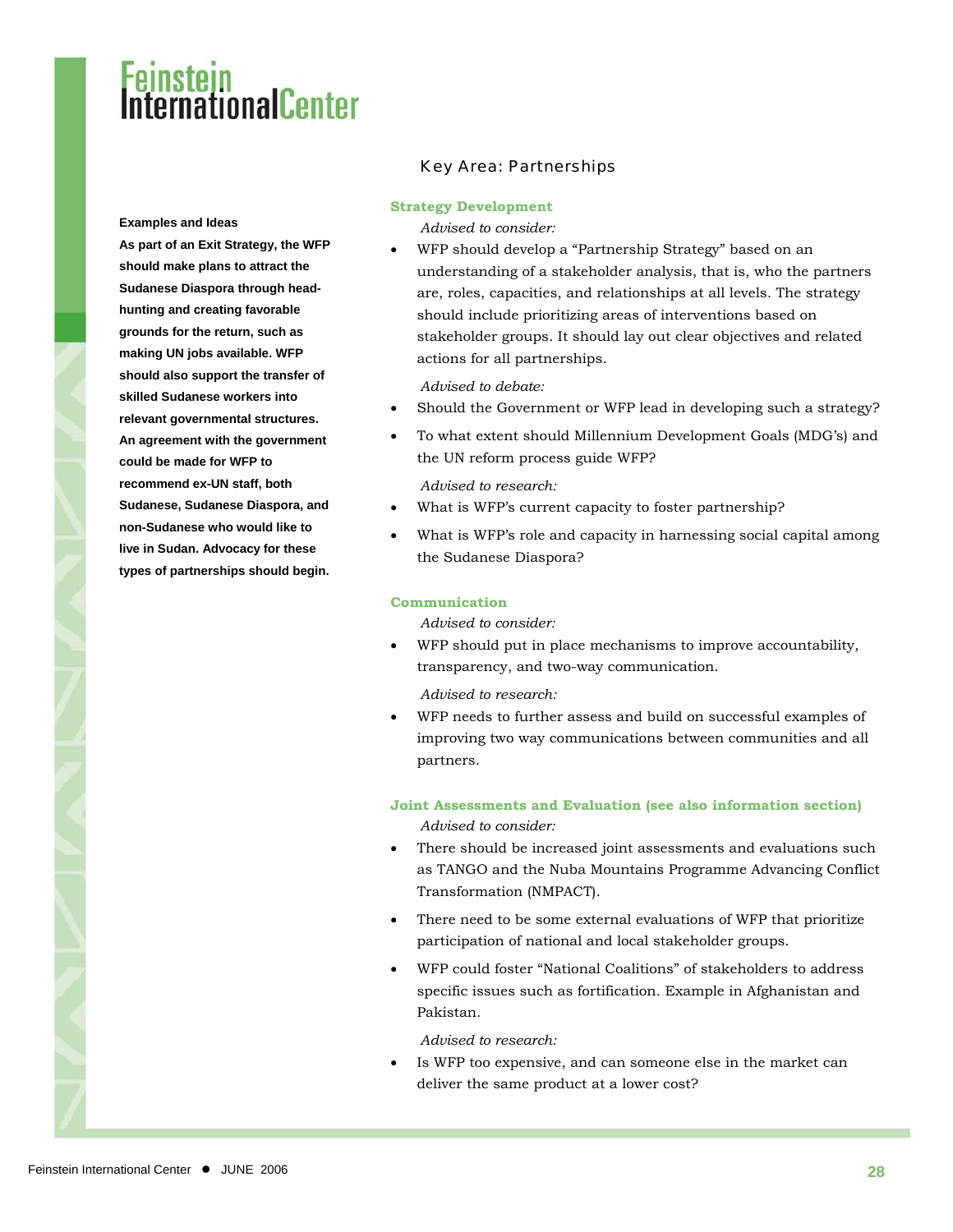## stein<br>mationalCenter

#### Key Area: Protection

#### **Defining Protection**

*Advised to consider:* 

- WFP needs to agree on a common definition of protection, especially in terms of its direct link with programming. At the moment, a lot of issues seem to come under protection (for example, gender). WFP should consider existing laws that apply to food assistance to help prepare a definition.
- The focus by WFP now seems to be focusing on "human rights" issues such as the distance covered by women to collect water and firewood.
- WFP needs to acknowledge that insisting on community participation has had a very positive impact on protection.
- WFP should consider protection in a preventive way as was done in Somalia.

*Advised to research:* 

- Does WFP want to have the same role as UNHCR for everyone it provides assistance to? Do WFP and its implementing partners have a responsibility to raise awareness of protection issues?
- Is protection adequately covered in WFP's policies? Should WFP just focus on doing no harm or should it be more actively involve in addressing protection issues.

#### **Registration**

*Advised to consider:* 

- WFP should translate both bad and positive experiences with registration in Darfur into "best practice."
- WFP needs a technical registration unit to support the NGO's.
- WFP needs to de-link head counts from gathering of information. There are usually people left out of distribution. To ensure the vulnerable are included, registration could be linked with SFP's to identify those populations.
- Ration cards were more effective than distribution through sheikhs in Darfur.
- Registration needs to include information campaigns, time for discussion and explanation, and sufficient numbers of staff.

#### **Protection Programming**

*Advised to consider:*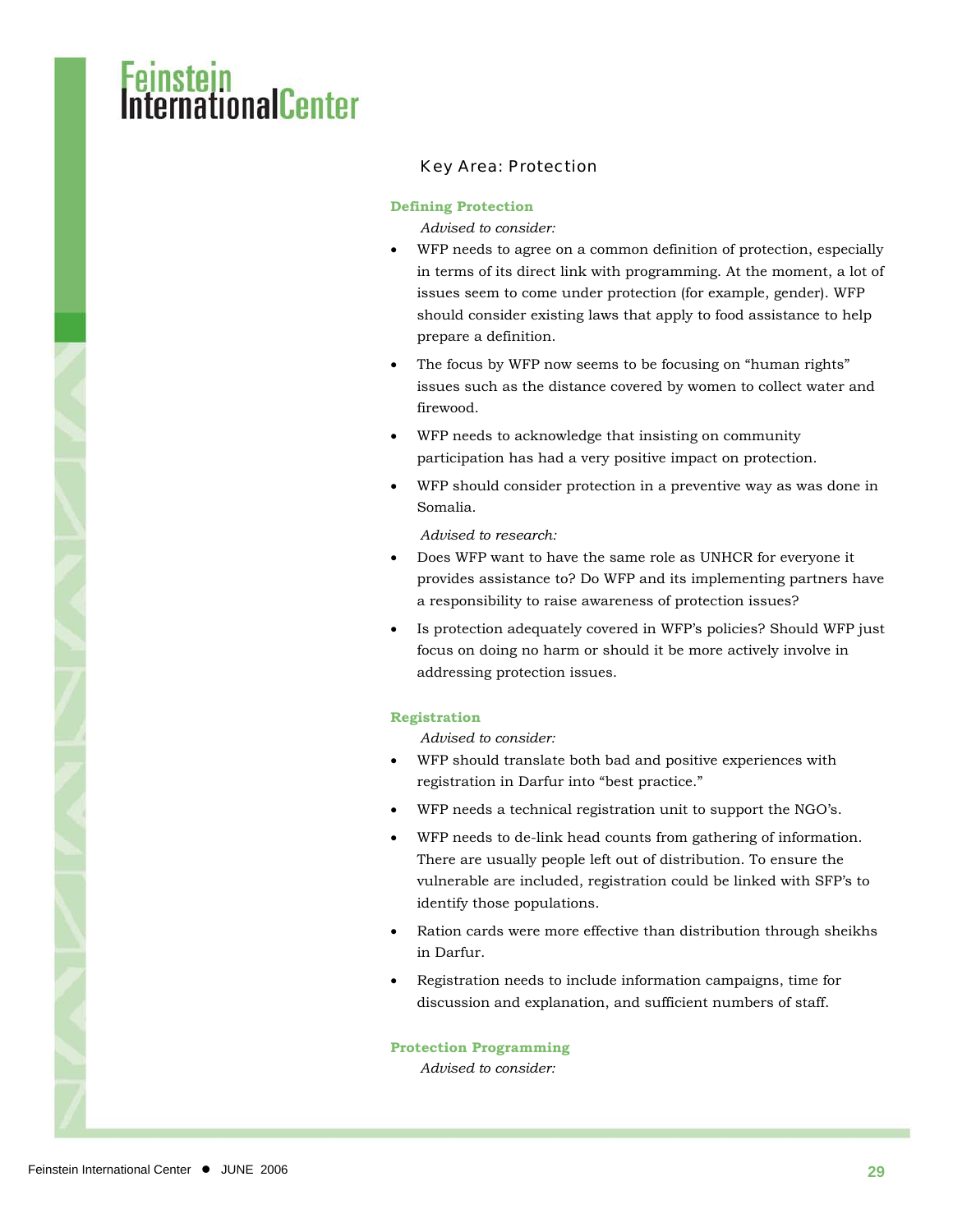### sten<br>mationalCenter

- WFP can address some protection issues through its programming, in assessment, planning, program design, and organizing distribution. WFP staff and partners need to be sensitized to this, to consider consequences of its actions.
- During the Darfur study, the researchers came across very interesting ways that protection activities are incorporated into regular programming. These should be documented. WFP should further assess food aid's protective impact (as presented in livelihood assessment of Darfur showing the reduction of damaging coping strategies).
- WFP should think about ways in which food aid and staff can be manipulated at each stage of the distribution and try and prevent its manipulation.
- WFP should monitor changes in coping strategies and risks that people have to take, in relation to changes in food rations (i.e., monitor protective impact of food aid).

*Advised to debate:* 

• WFP should consider drawing-up a security protocol like World Vision did in Mershing.

#### **Capacity of WFP**

*Advised to consider:* 

- Protection officers should be associated with WFP activities.
- There must be protection support for staff. WFP should build capacity of local staff to be aware of protection issues and to be neutral before throwing them into a difficult situation. This has implications for recruitment of local staff.

*Advised to research:* 

• How does WFP fit into the numerous (too many) different working groups on protection in Darfur?

#### D. Advice from Experts

The following is a brief summary of the key pieces of Advice experts presented in their papers and presentations. The Advice takes into consideration the opinions of the experts after the Forum. The full papers and abstracts are available in the Food Aid Forum Resource Kit: **<http://nutrition.tufts.edu/research/famine/>**

#### **Expert Opinions**

"WFP's Role in the Sudan: A Five-Year Perspective," by Randolph Kent:

• WFP must find an appropriate niche when it comes to substantively changing global, regional, and national environments. Such changes will include the direct intervention of a small number of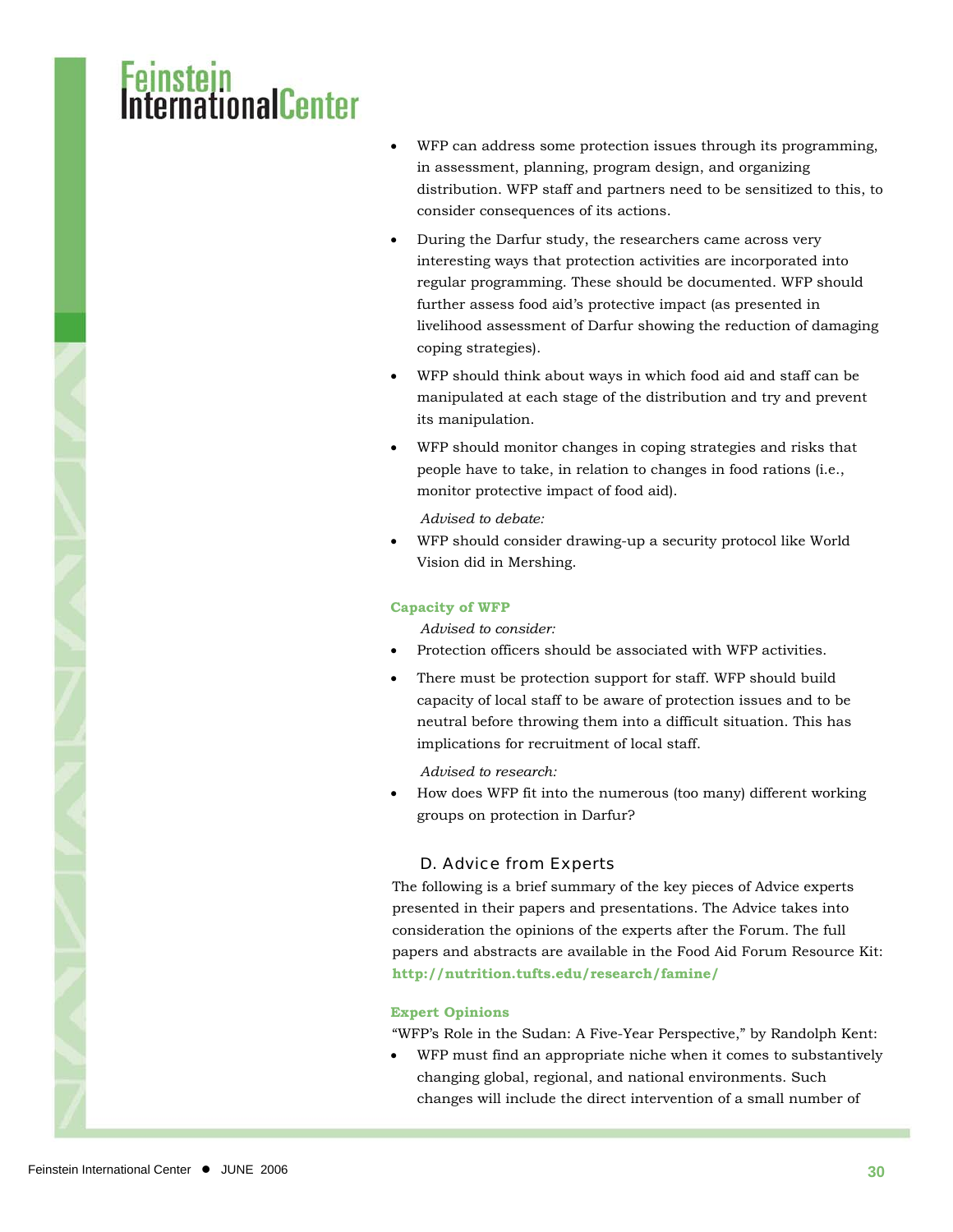## i<mark>stein</mark><br>rnafinnalCenter

external governments in the commercial growth and infrastructural developments of other states, the paradoxical decline of a growing number of governments to provide even the most minimal safety nets, and the replacement of most traditional government tasks in over 90 states through the emergence of new forms of "regionalization" based upon ethnic, syndicate and functional networks.

- WFP will need to determine how its own objectives and structure will accommodate food security innovations based upon remittances, commercial agriculture, regional networks, cash, social cash and insurance programs, local purchases, and technological innovations in crop production.
- WFP will need to explore its value-added and market niche when it comes to dealing with the corporate sector, strengthened regional organizations, and the military—all which can develop similar operational roles and capacities to those of WFP.
- WFP will need to determine the extent to which it can make a positive difference—itself and in collaboration with other partners for those whose livelihoods remain dependent upon "orphan agriculture" (that is, farming that is not directly affected by the changes noted above).

"Sub-Regional Integration: The Key to Food Security and Recovery," by Brian D'Silva, and Olivia Tecosky:

- Though the CPA provides for a one-country, two-systems approach politically, food security must be approached from an agroecological perspective. WFP should reorganize analysis, programming, and logistics from a disjointed approach between the North and South to a unified approach for all of Sudan. In-depth research into sub-regional areas of surplus production relative to deficit areas is also required so that potential linkages can be explored.
- Because Sudan is increasingly approaching food self-sufficiency at an aggregate level, WFP should work with the Government to identify strategies to link areas of surplus with areas of deficit, recognizing the Government's responsibility to feed its population.
- In addition to addressing physical and structural constraints to sub-regional integration, WFP should consider shifting to local purchases of food and other market-based interventions to ensure that food aid is delivered most efficiently and to build the linkages between surplus and deficit sub-regions for future integration.

"Global Trends in Food Aid Paper," by Daniel Maxwell: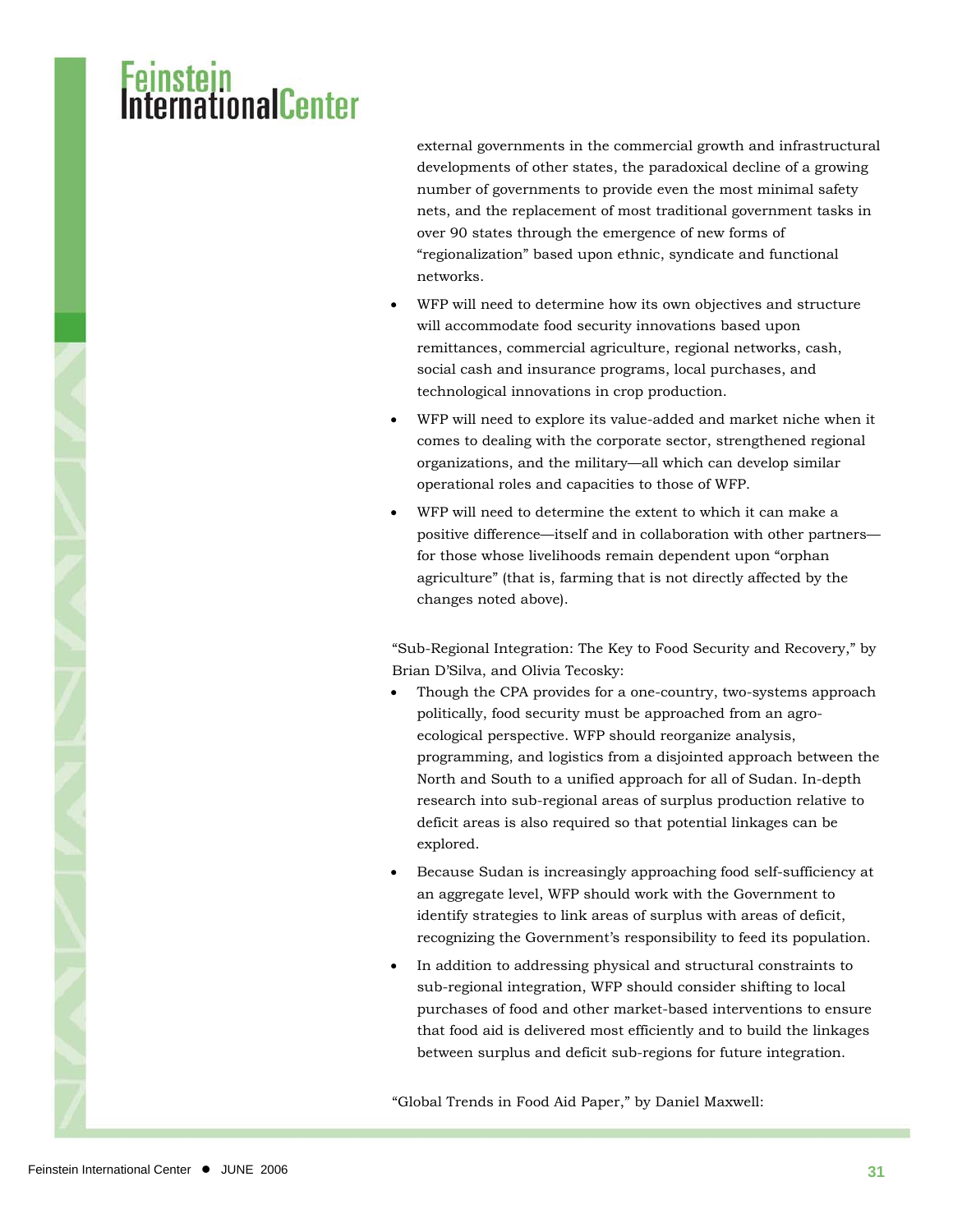### **mationalCenter**

- WFP must come to grips with the rapidly changing global governance mechanisms for food aid and ensure that its programs remain in line with new developments in the WTO, the renegotiation of the FAC, and in deepening its commitment to codes of conduct.
- WFP must understand and not only work within existing donor trends but also develop an advocacy strategy to influence these trends.
- Key areas of emerging best practices in food aid programming include improved information systems and analysis capacity; improved program management, including improved targeting; and supply chain management. In order to address the more contextspecific issues these emerging global best practices must be adopted by WFP Sudan.

"Food Aid and Trade Under WTO," by Hamid Faki, Mohamed A. Dingle, and Eltigani Elamin:

- WFP must understand its interaction with WTO negotiations on food aid and trade.
- WFP must ensure cooperation with Sudan's relevant authorities on procedures for declaring emergency situations.
- WFP should reassess food aid types, procurement procedures, and monetization.

"Food Aid and Development in Southern Sudan (Post-CPA)," by Buzz Sharp:

- Over the next 5 years, WFP will need to consider who should hold the responsibility for monitoring and analyzing food security and livelihoods. WFP will need to be part of more independent livelihoods analytical support during this period.
- In a time of peace and with improving food access, WFP should consider alternatives to food aid if contributing to improved nutrition and supporting the rehabilitation of social and economic infrastructure remains the goal.
- Some impact monitoring should be established to allow cost/benefit analysis with other proposed responses.
- WFP should consider supporting the purchase of local surpluses in order to develop and national food reserve and emergency response capacity.
- WFP should review its distribution systems and timing of deliveries to ensure greater impact of their food aid.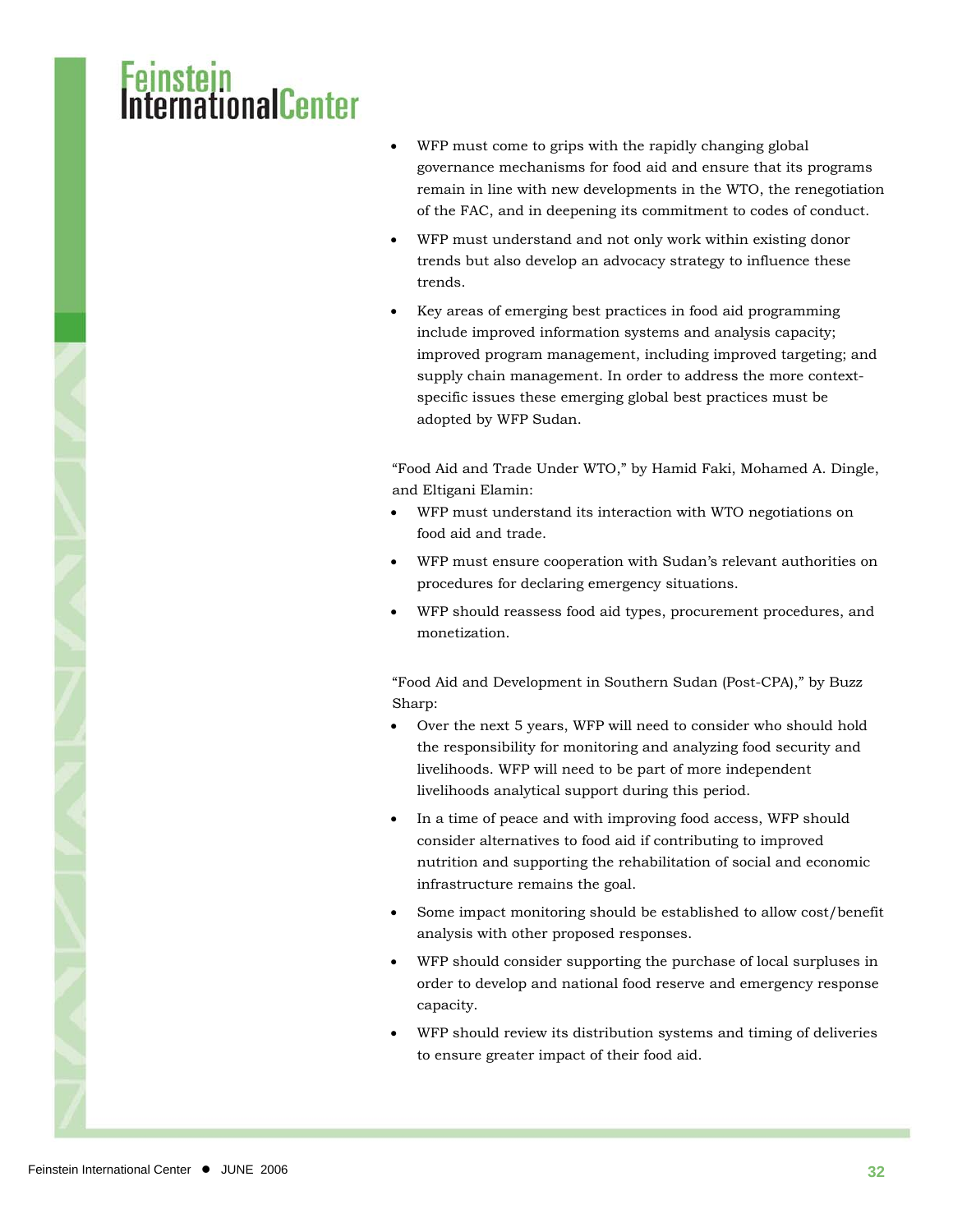### **stellings**Center

"From Food Aid to Livelihoods Support—Rethinking WFP's Role in Eastern Sudan," by Sara Pantuliano:

- WFP should discuss and identify the main elements required to develop an appropriate exit strategy from contexts where the provision of food aid can be replaced by alternative responses.
- WFP should review the efficacy of Food for Work (FFW) and Food for Recovery (FFR) activities in a context where communities are scattered and partially mobile. Consider the place of food aid as one possible element among alternatives within the development of safety nets.
- WFP should work in collaboration with other actors to address underlying causes of vulnerability.
- WFP should advocate for appropriate policies, e.g., land tenure and access, which can strengthen people's livelihoods and reduce their reliance on food aid.

"The Future of Food Security in the Three Areas of Sudan," by Jason Matus:

- WFP should consider how much it should contribute to the wider economic, political and social analysis.
- WFP needs to assess how it can address food needs while supporting or at least not undermining the expanding and conflictprone market.
- WFP needs to assess how it can work with the community and emerging government structures so they can eventually take over WFP's current role.
- The objectives of recovery strategy should be guided by the informed choice of the people and support their increased participation in the new and democratic government structures.
- The distribution of assistance should be equitable and therefore prioritize the least developed areas and poorest people so that their level of development is in parity with the rest of country.

"Food Aid and Livelihood Support in the Darfur States, Western Sudan," by Helen Young:

- WFP needs to address issues of effective partnership, strategic capacity development of national stakeholders (including issues of national capacities including the strategic grain reserve), and prioritizing community relationships and participation.
- WFP needs to prioritize its strategic planning processes for saving lives and supporting livelihoods along how food aid can be better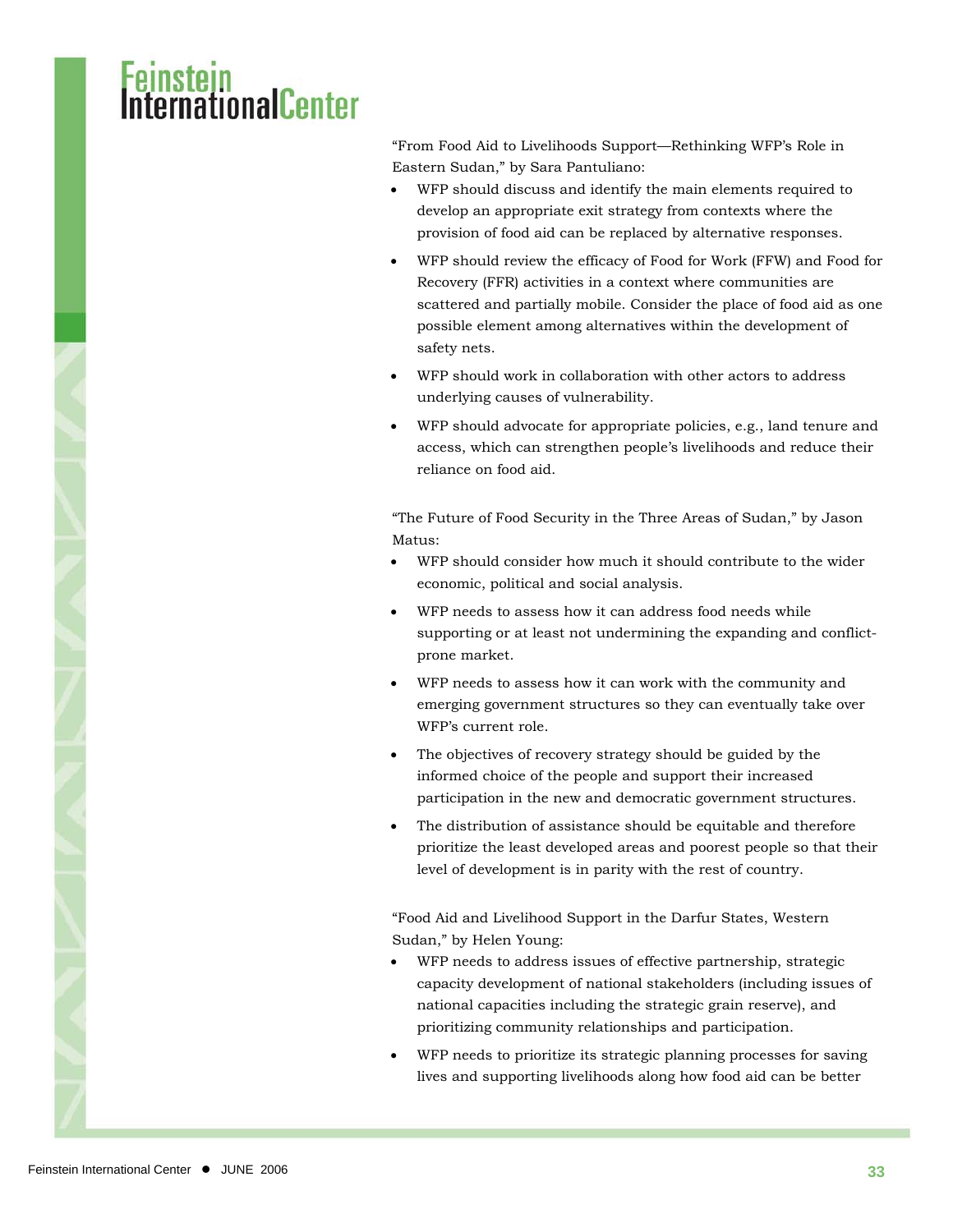## <mark>stein</mark><br>rnationalCenter

combined within a wider range of livelihood support initiatives, particularly where the situation is constantly evolving.

- While strategies to ensure adequate and efficient logistics and the safe delivery of food assistance are a prerequisite for successful food aid programming, so are strategies for assessing needs and strategic planning for targeting and distribution based on an understanding of how the conflict has affected both lives and livelihoods.
- WFP must carefully consider how their own interventions either escalate or reduce the risks faced by the population and actively seek ways to minimize these risks.

"Food Security Policies in Sudan," by Dr. Abdelrazig Elbashir and Dr. Adam Elhag Ahmed:

- WFP should support livelihoods of vulnerable groups and observe beneficiary taste and preference.
- WFP should refine targeting mechanisms and monitoring and evaluation.
- For cost-effectiveness WFP should persuade and encourage cash donations rather than food donations and buy food by tendering locally, regional and internationally (effectiveness, possibilities, and shortcomings).

"Brief Review of Sudan Economy and Future Prospects for Agricultural Development," by Dr. Karrar A. B. Abbadi and Dr. Adam Elhag Ahmed:

- Strengthen level of coordination between the WFP and the Strategic Food Reserve concerning the purchase of food from the local market and distribution of food to vulnerable groups to overcome prices increase and overlapping in distribution.
- Exit strategies of vulnerable groups to pursue development work have to be properly delineated, e.g., if some segments of vulnerable groups in Sudan rejected the WFP's FFW program, what are the alternative strategies for using food for development?
- In dispensing food aid and considering different climatic zones of Sudan, WFP has to take into consideration consumption patterns of vulnerable groups, that is, to encourage consumption of millet in areas of millet production and likewise for sorghum and wheat.

#### **New Research**

"Accelerating Progress Towards Universal Salt Iodization in Sudan: Time for Action," by Ibrahim Bani:

• The IDD Control Program must be a top most priority if Sudan is to achieve USI by the year 2011. WFP must advocate for a national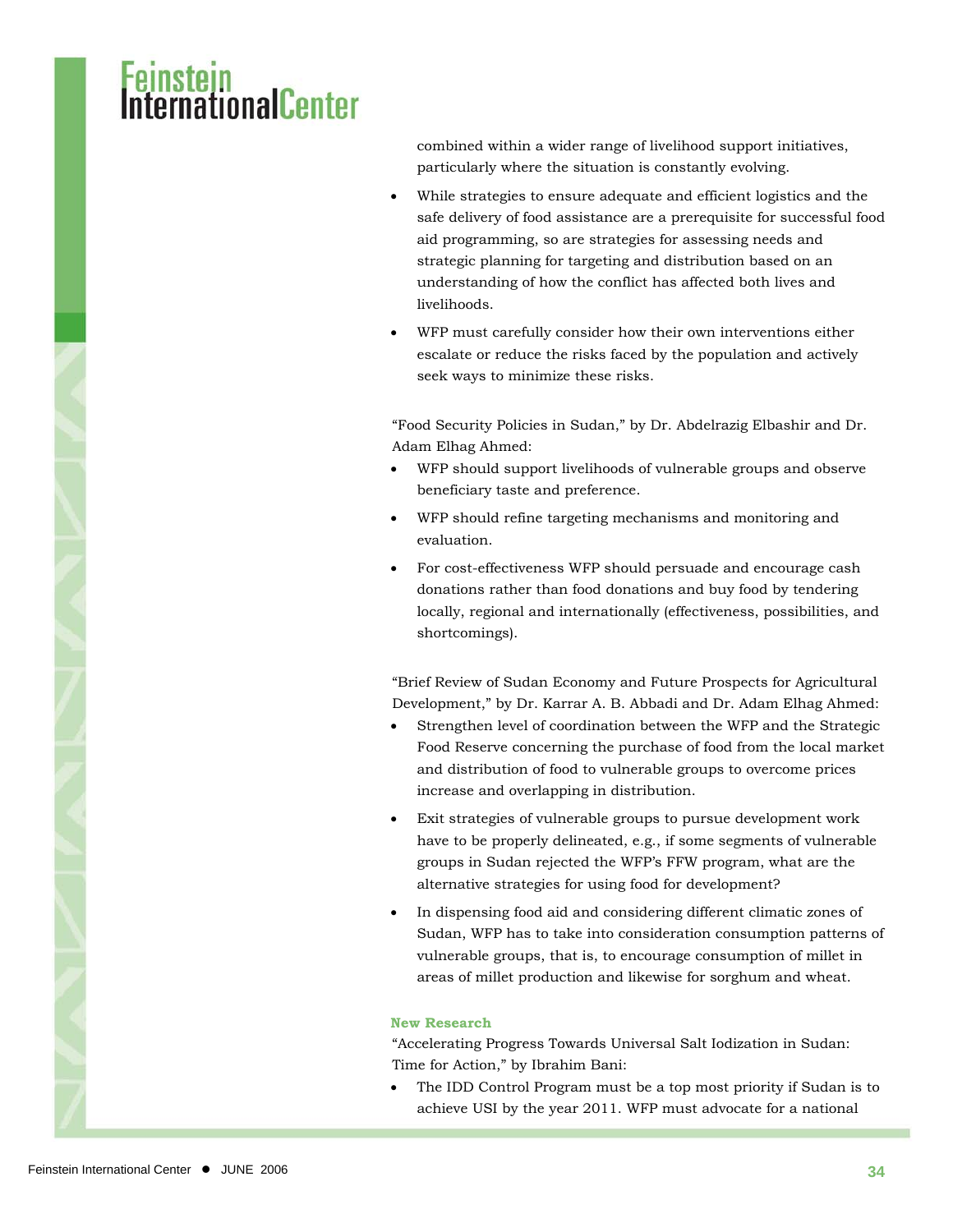## <mark>stein</mark><br>rnationalCenter

policy and legislation on the production and consumption of iodized salt.

- WFP must ensure the micronutrient component of the food consumed by refugees, IDP's, and other vulnerable groups coping with emergencies.
- To assist the national capacities, WFP support system should watch over trends in salt production and marketing and over progress to USI and IDD elimination.

"The Continuing Livelihoods Crisis in Darfur," by Margie Buchanan-Smith and Susanne Jaspars

- Over the course of the conflict, there has been little change in the livelihood strategies available to conflict affected people. In 2006, most are still dependent on a limited number of precarious and lowpaying strategies.
- All population groups face restrictions in movement, which affects trade, livestock, and labor migration. Markets in local cereals have collapsed and have been replaced by food aid.
- Many of the strategies that people adopt are associated with risks of abuse or with payments for protection to Janjaweed or other Arab groups. The risk of attack, looting, and theft remains for all groups.
- Food aid has had a positive impact on livelihoods, as well as on nutrition, by reducing the adoption of damaging coping strategies and distress-sale of livestock and encouraging return to villages. The study found no evidence of disincentive effects on agricultural production.
- Food distribution should be complemented with appropriate livelihood support interventions. In the absence of alternative forms of livelihood support, or until the peace agreement is effectively implemented, food aid levels should remain at levels similar to those in 2005.
- Conditions for full-scale recovery of sustainable livelihoods are not met at the present time. Premature recovery could exacerbate conflict and lead to households being at increased risk of attack.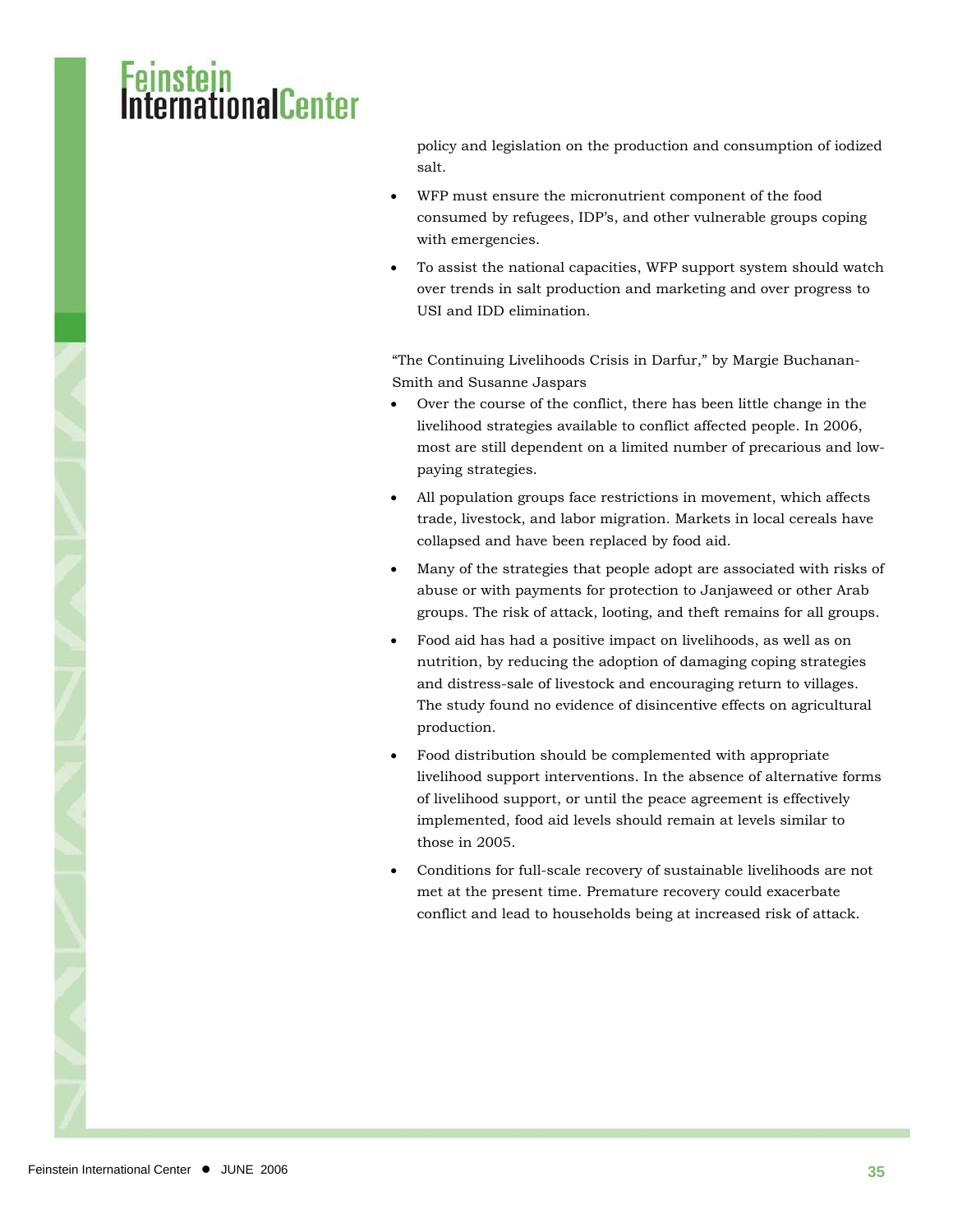### i<mark>stein</mark><br>rnafinnalCenter

### Part III: Analysis of End of Forum Evaluation **Questionnaire**

#### "What is your message to WFP about its strategy to 2011?"

At the end of the Forum, participants were asked to fill out an evaluation questionnaire. Over 130 questionnaires were completed. The following key points were recurrently mentioned in the questionnaires. For each key point, a percentile of the total demographic is also indicated. Key points are listed with subsidiary and related comments following. Subsidiary issues may contain as few as three appearances in feedback forms (cut off value for subsidiary category).

Subsidiary comments are labeled with their weighting and contributors listed in order of majority. Where general sentiments across demographics are mentioned, no such labeling is included.

*Table Key:* 

- "Flagged by % of respondents": The percentage of total feedback answers that specifically mention this key issue or subsidiary elements. As many respondents mentioned more than one issue, the summed percentages across all the questions add up to more than 100%.
- "Anon, NGO, Gov," etc.: Percentage of total members of each category giving a particular response. Shown like this the data does not give undue influence to classes of respondents that contained few individuals.

#### 1. Key Point: Implementation of Forum and Workshop Conclusions:

There was enthusiasm and concern as to how the conclusions drawn in the Forum would be implemented in policy and put into practice. A recurring concern was that it is common for such forums to be forgotten and seen only as PR exercises.

| Flagged by %<br>of<br>respondents |     | Anon NGO's $\frac{\text{NGO's}}{2}$ |    | WFP Gov $\frac{\text{Other}}{\text{IN}}$ |            | Presenters |
|-----------------------------------|-----|-------------------------------------|----|------------------------------------------|------------|------------|
| 11%                               | 11% | 15%                                 | 0% | 13%                                      | $10\% = 0$ | 17%        |

*Related/Subsidiary Comments:* 

The WFP should continue listening to advice and criticism. (3) (Anon, NGNU)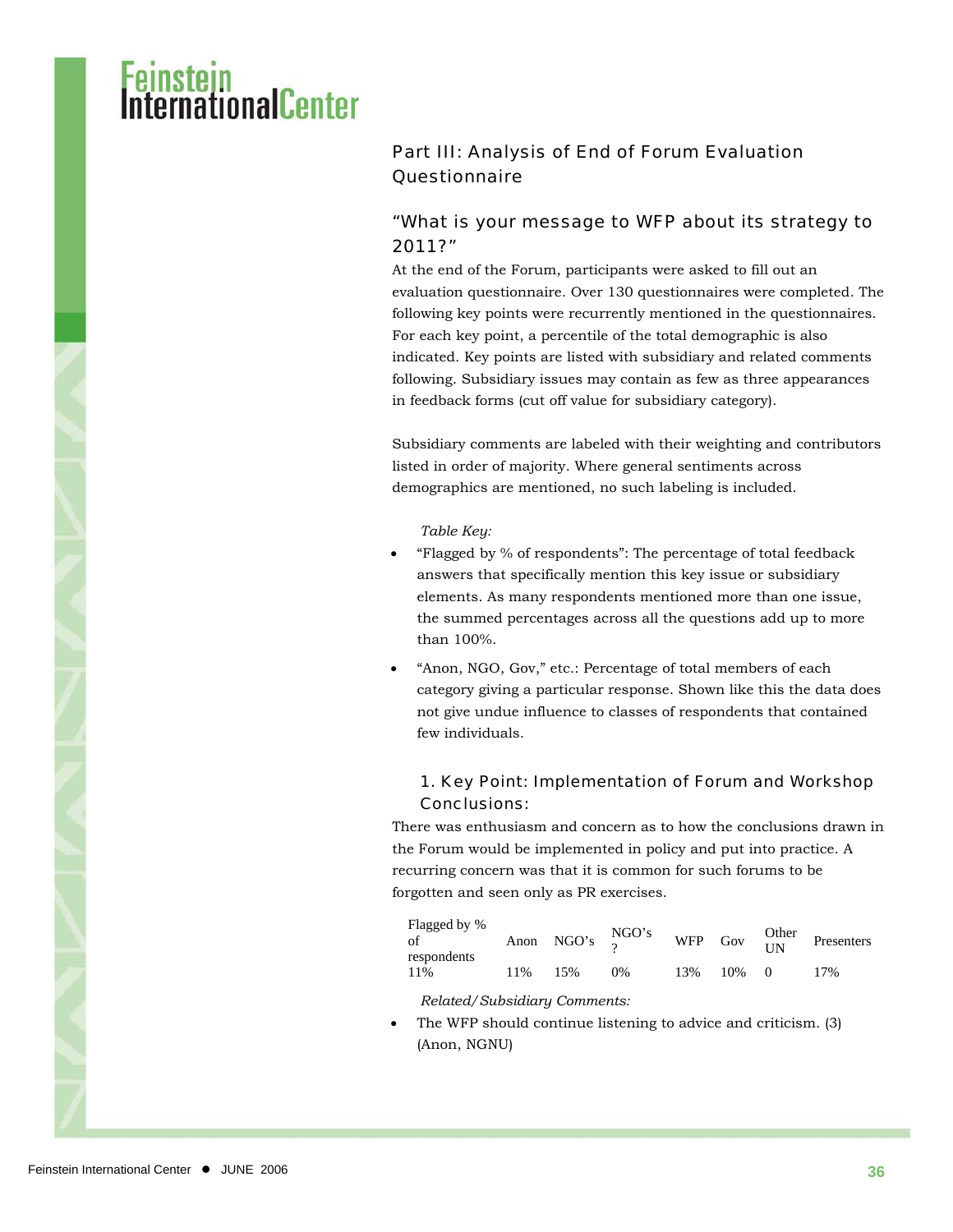### <mark>nstein</mark><br>ernationalCenter

• Workshops should be arranged for WFP only, in which forum suggestions are subjected to feasibility studies by professionals. (3) (Anon, WFP)

#### 2. Key Point: Partnerships

There was a general calling for WFP to strengthen partnerships with the following institutions and individuals:

- Other NGO's present in Sudan
- **Stakeholders**
- GONU
- GOSGNUS
- State/Government
- Other UN agencies

| Flagged by<br>$%$ of<br>respondents | Anon |     | NGO's $\frac{\text{NGO's}}{2}$ | <b>WFP</b> | Gov | Other<br>$\overline{UN}$ | Presenters |
|-------------------------------------|------|-----|--------------------------------|------------|-----|--------------------------|------------|
| 20%                                 | 17%  | 38% | 16%                            | 30%        | 10% |                          | %17        |

*Related/Subsidiary Comments:* 

- Government involvement is needed in both policy making and state level planning. It was felt this would better aid food security and development. In particular it was suggested that Government priorities be kept in mind and that policy be consistent with them. (8) (Anon, WFP, Gov, NGO)
- Stakeholders: (12) (NGO, Gov, Anon, Presenters): A general revision on the way the WFP sees its relationship with stakeholders. Stakeholders should be kept informed and involved in local operations. It was mentioned that there should be process time in development to allow for this communication (1). Cultural causes of malnutrition and consumer habits were also mentioned as key motives for stronger ties with stakeholders (4) (NGO, Gov, Anon).

#### 3. Key Point: WFP's Current Assets:

#### **3.1 Information-Sharing, Prior Experience, Influence**

The WFP's experience in Sudan should be noted and valued, both in terms of institutional experience and on an individual and practical level. It would be beneficial to develop a system for sharing local, regional and general knowledge. Some suggestions involved a public database or network. There was frequent mention that such experience and the WFP's capacity to influence put the WFP in the best position to lead a general change in policy for NGNU in Sudan (see "Policy" Section).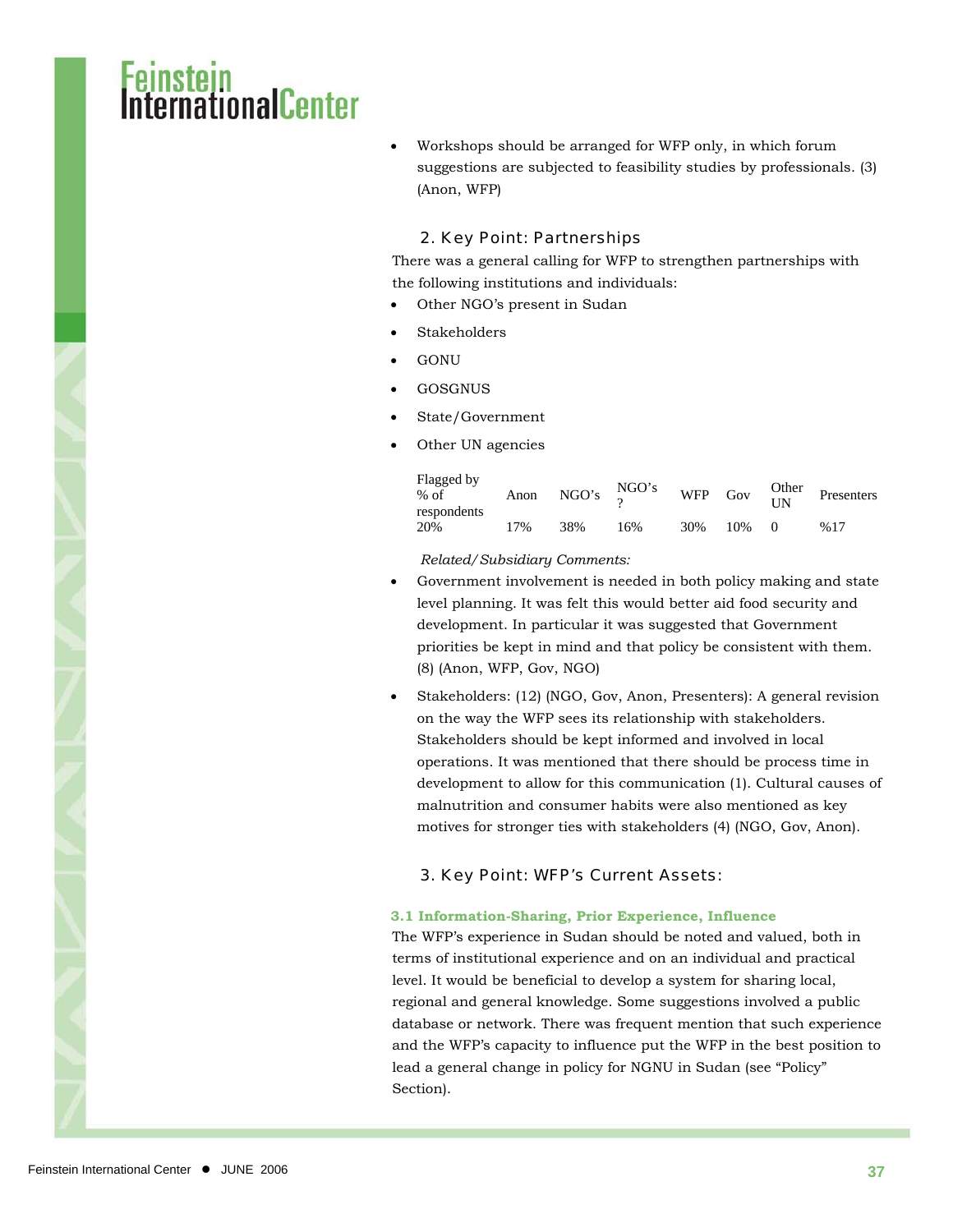### msten<br>ernationalCenter

| Flagged by<br>$%$ of<br>respondents | Anon | NGO's $\frac{\text{NGO's}}{2}$ |       |    | WFP Gov $\frac{\text{Other}}{\text{IN}}$ |    | Presenters |
|-------------------------------------|------|--------------------------------|-------|----|------------------------------------------|----|------------|
| 6%                                  | 10%  | 0%                             | $0\%$ | 9% | $0\%$                                    | 0% | %17        |

*Related/Subsidiary Comments:* 

• There was mention of a need for the WFP to develop an "institutional memory" and to avoid repeating past mistakes.

| Flagged by<br>$%$ of<br>respondents | Anon | NGO's $\frac{\text{NGO's}}{2}$ |     |     |     | WFP Gov $\frac{\text{Other}}{\text{UN}}$ | Presenters |
|-------------------------------------|------|--------------------------------|-----|-----|-----|------------------------------------------|------------|
| 10%                                 | 11%  | $0\%$                          | 17% | 17% | 10% |                                          | %6         |

#### **.2 Employees, Capacity, Expertise**

**3**

*Related/Subsidiary Comments:* 

- Capacity-building: At local and regional level, WFP should increase capacity for local involvement, including additional improvement of computing/technical facilities. (9) (Anon, WFP, Gov)
- Concerns over employee expertise: It was asked that the WFP take experience and qualification more into account when selection new employees. Training for existing employees was also mentioned. (5) (Anon, WFP, UN)

#### 4. Key Point: Strategy and Policy

#### **4.1 Call for change in strategy**

WFP should move away from distribution and food aid towards development, rehabilitation, and livelihoods, whilst being prepared for emergency response. In doing so, an exit strategy must be produced, possibly employing professional help.

| Flagged by<br>$%$ of<br>respondents<br>14% | Anon | NGO's $\frac{\text{NGO's}}{2}$ |       | WFP Gov |    | $\frac{Other}{UN}$ | Presenters |
|--------------------------------------------|------|--------------------------------|-------|---------|----|--------------------|------------|
|                                            | 15%  | 15%                            | $0\%$ | 30%     | 6% | $\bigcap$          | %33        |

*Related/Subsidiary Comments:* 

- It is felt that closer ties with the local government would help to ensure food security.
- The WFP must allow for a stronger role of other NGNU in achieving such a change, but it was generally felt that WFP would lead the way.
- There was also a call for WFP to reduce its strategy to a state level (5) (WFP, NGO)